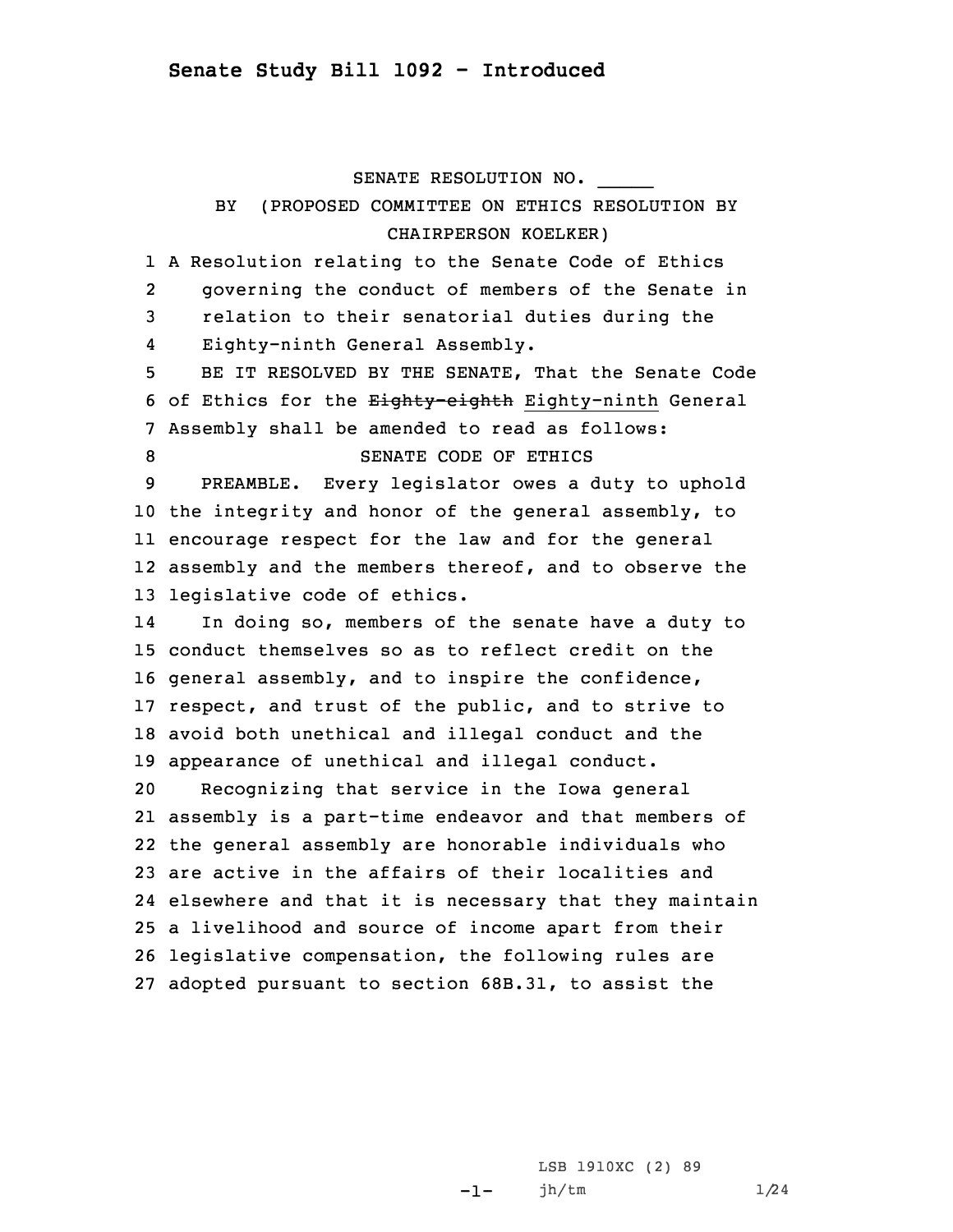members in the conduct of their legislative affairs.  $2<sup>1</sup>$  1. ECONOMIC INTEREST OF SENATOR. Taking into account that legislative service is part-time, <sup>a</sup> senator shall not accept economic or investment opportunity, under circumstances where the senator knows, or should know, that there is <sup>a</sup> reasonable possibility that the opportunity is being afforded the senator with intent to influence the senator's conduct in the performance of official duties.

 2. DIVESTITURE. Where a senator learns that an economic or investment opportunity previously accepted was offered with the intent of influencing the senator's conduct in the performance of official duties, the senator shall take steps to divest that senator of that investment or economic opportunity, and shall report the facts of the situation to the senate ethics committee.

 3. CHARGES FOR SERVICES. A senator shall not charge to or accept from <sup>a</sup> person, corporation, partnership, or association known to have <sup>a</sup> legislative interest <sup>a</sup> price, fee, compensation, or other consideration for the sale or lease of any property or the furnishing of services which is in excess of that which the senator would charge another.

 4. USE OF CONFIDENTIAL INFORMATION. A senator in order to further the senator's own economic or other interests, or those of any other person, shall not disclose or use confidential information acquired in the course of official duties.

30 5. HONORARIA. A senator shall not accept an

 $-2-$ LSB 1910XC (2) 89 jh/tm 2/24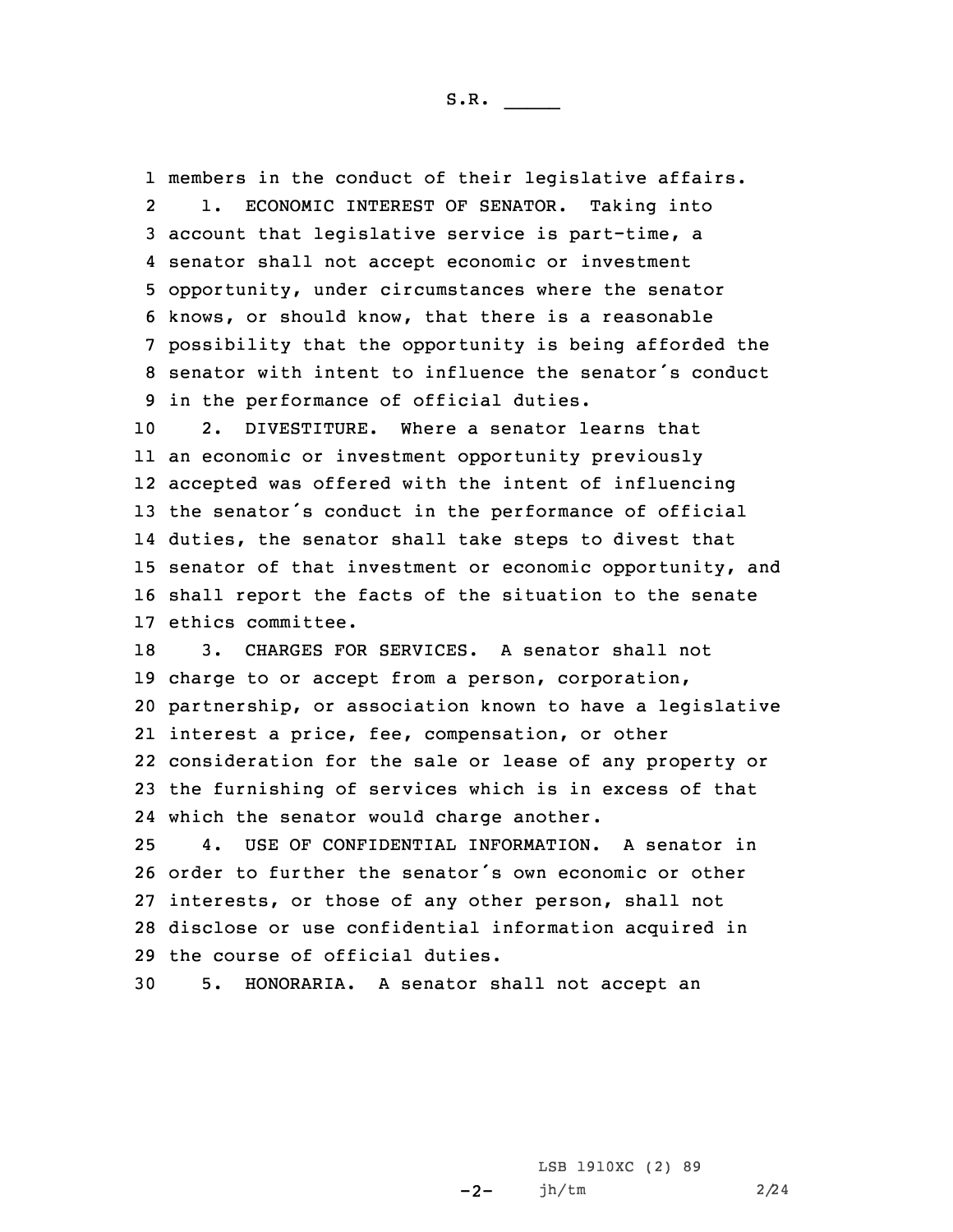honorarium from <sup>a</sup> restricted donor for <sup>a</sup> speech, writing for publication, or other similar activity, except as otherwise provided in section 68B.23. 4 6. EMPLOYMENT. A senator shall not accept employment, either directly or indirectly, from <sup>a</sup> political action committee or from an organization exempt from taxation under section 501(c)(4), 501(c)(6), or 527 of the Internal Revenue Code that engages in activities related to the nomination, election, or defeat of <sup>a</sup> candidate for public office. <sup>A</sup> senator may accept employment from <sup>a</sup> political party, but shall disclose the employment relationship in writing to the secretary of the senate within ten days after the beginning of each legislative session. If <sup>a</sup> senator accepts employment from <sup>a</sup> political party during <sup>a</sup> legislative session, the senator shall disclose the employment relationship within ten days after acceptance of the employment. For the purpose of this rule, <sup>a</sup> political action committee means <sup>a</sup> committee, but not <sup>a</sup> candidate's committee, which accepts contributions, makes expenditures, or incurs indebtedness in the aggregate of more than one thousand dollars in any one calendar year to expressly advocate the nomination, election, or defeat of <sup>a</sup> candidate for public office or to expressly

 advocate the passage or defeat of <sup>a</sup> ballot issue or influencing legislative action, or an association, lodge, society, cooperative, union, fraternity, sorority, educational institution, civic organization, labor organization, religious organization, or

> $-3-$ LSB 1910XC (2) 89 jh/tm 3/24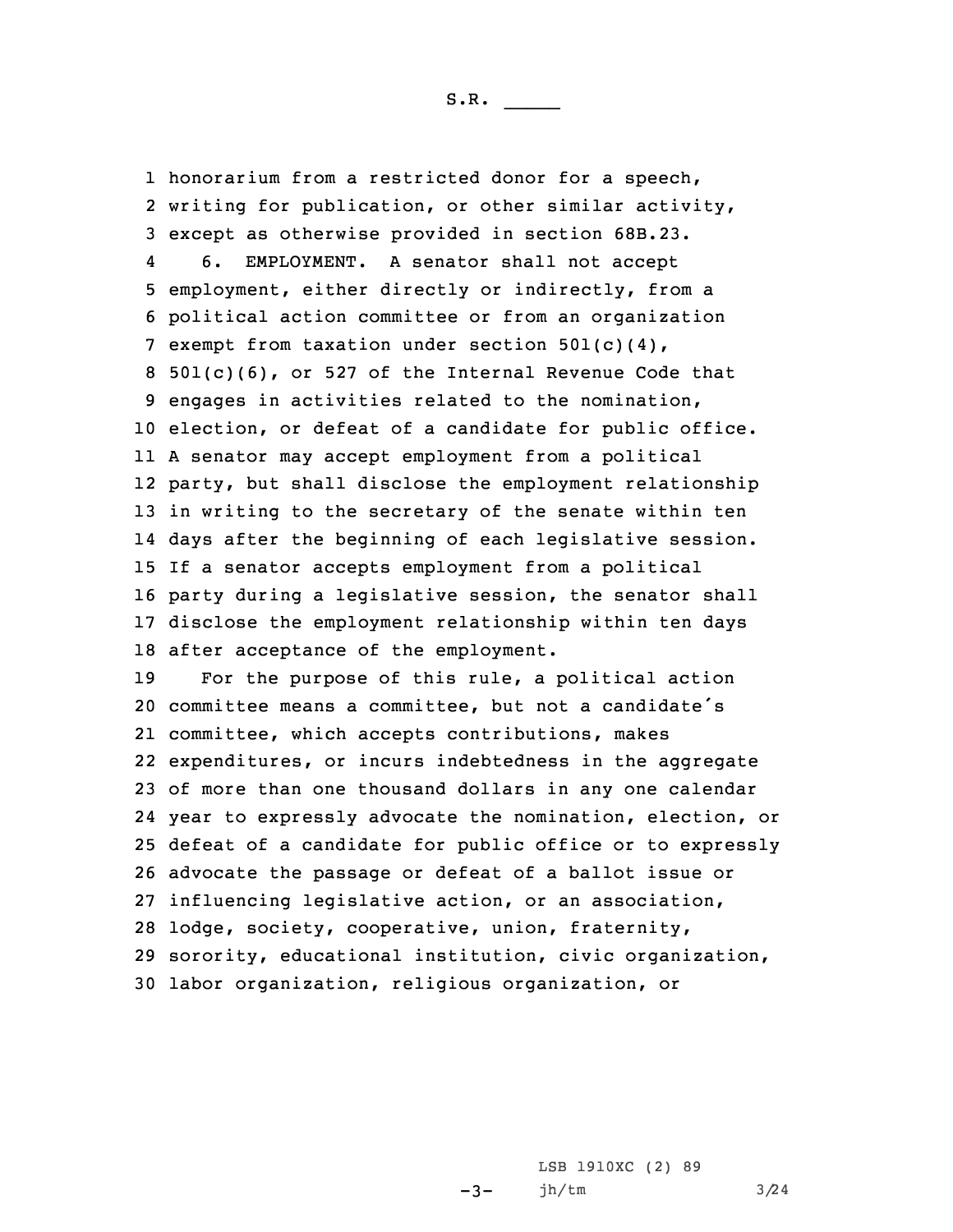professional organization which makes contributions in the aggregate of more than one thousand dollars in any one calendar year to expressly advocate the nomination, election, or defeat of <sup>a</sup> candidate for public office or ballot issue or influencing legislative action.

 7. ECONOMIC INTERESTS OF LOBBYIST. With the exception of exercising unfettered discretion in supporting or refusing to support proposed legislation, <sup>a</sup> senator shall not take action intended to affect the economic interests of <sup>a</sup> lobbyist or citizen supporting or opposing proposed legislation.

12 8. APPEARANCE BEFORE GOVERNMENTAL AGENCY. A senator may appear before <sup>a</sup> governmental agency or board in any representation case, except that the senator shall not act as <sup>a</sup> lobbyist. Whenever <sup>a</sup> senator appears before <sup>a</sup> governmental agency or board, the senator shall carefully avoid all conduct which might in any way lead members of the general public to conclude that the senator is using the senator's official position to further the senator's professional success or personal financial interest.

22 9. CONFLICTS OF INTERESTS. In order to permit the general assembly to function effectively, <sup>a</sup> senator will sometimes be required to vote on bills and participate in committee work which will affect the senator's employment and other monetary interests. In making <sup>a</sup> decision relative to the senator's activity on given bills or committee work which are subject to the code, the following factors shall be considered: a. Whether <sup>a</sup> substantial threat to the senator's

> $-4-$ LSB 1910XC (2) 89 jh/tm 4/24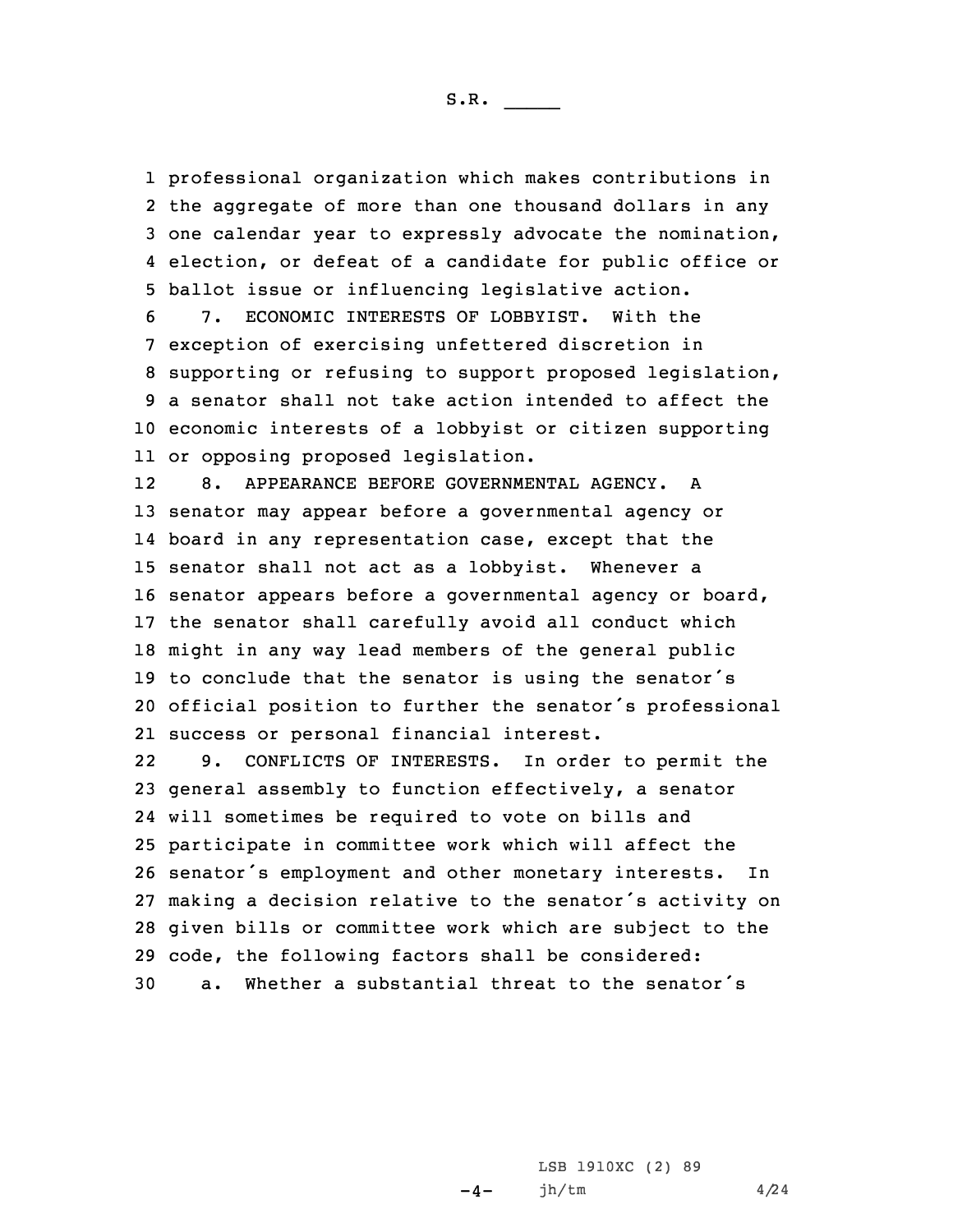1 independence of judgment has been created by the 2 conflict situation.

 b. The effect of the senator's participation on public confidence in the integrity of the legislature. c. The need for the senator's particular contribution, such as special knowledge of the subject matter, to the effective functioning of the legislature.

 10. GIFTS. Except as otherwise provided in section 68B.22, <sup>a</sup> senator, or that person's immediate family member, shall not, directly or indirectly, accept or receive any gift or series of gifts from <sup>a</sup> restricted 13 donor.

14 11. DISCLOSURE REQUIRED. Each senator shall file with the secretary of the senate within ten days after the adoption of the code of ethics by the senate, and within ten days after the convening of the second session of the general assembly, <sup>a</sup> statement under section 68B.35 on forms provided by the secretary of the senate setting forth the following information: 21 The nature of each business in which the senator is engaged and the nature of the business of each company in which the senator has <sup>a</sup> financial interest. <sup>A</sup> senator shall not be required to file <sup>a</sup> report or be assumed to have <sup>a</sup> financial interest if the annual income derived from the investment in stocks, bonds, bills, notes, mortgages, or other securities offered for sale through recognized financial brokers is less than one thousand dollars.

30 Disclosures required under this rule shall be as

 $-5-$ LSB 1910XC (2) 89 jh/tm  $5/24$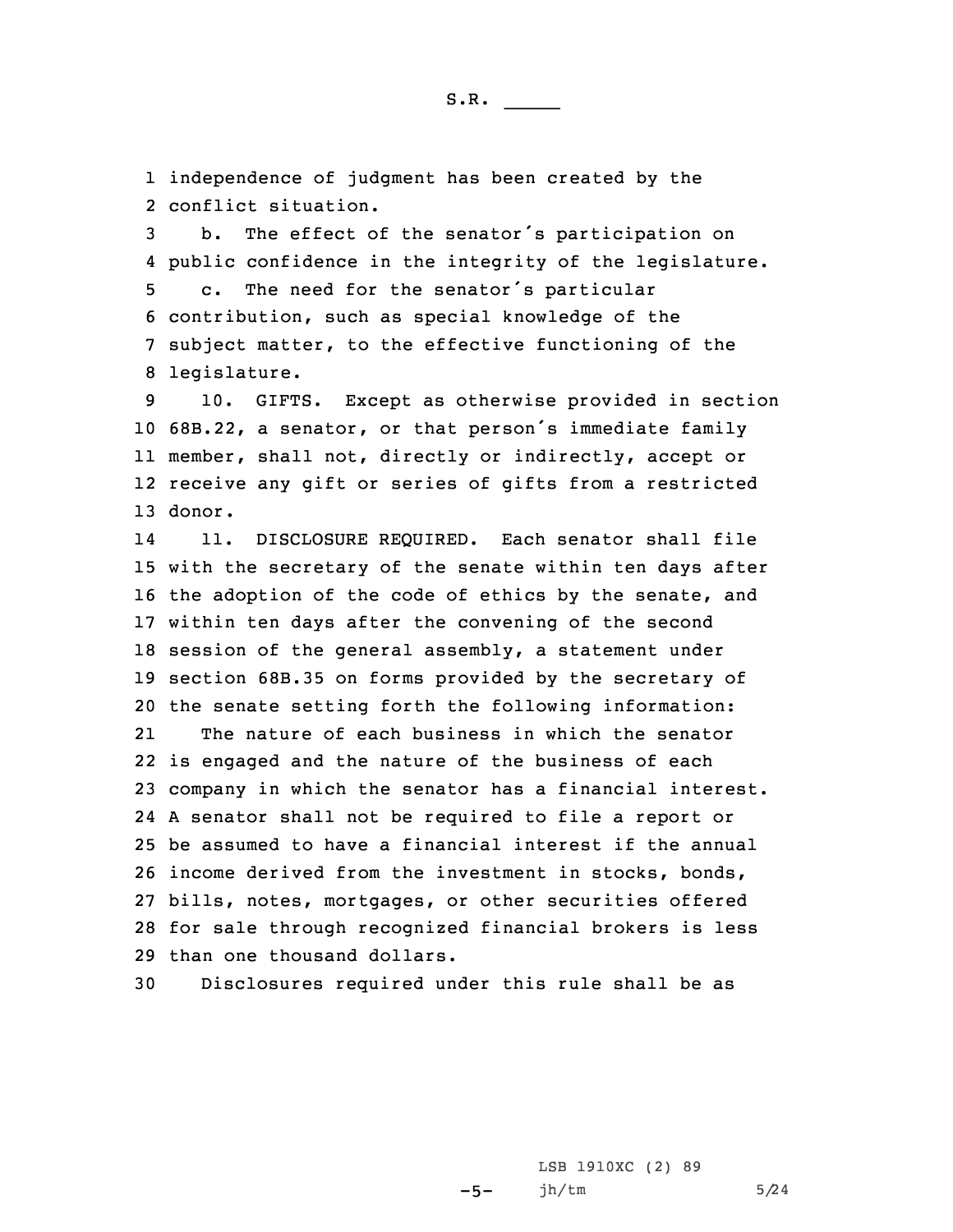of the date filed unless provided to the contrary, and shall be amended to include interests and changes encompassed by this rule that occur while the general assembly is in session. All filings under this rule shall be open to public inspection in the office of the secretary of the senate at all reasonable times.

 The secretary of the senate shall inform the ethics committee of the statements which are filed and shall report to the ethics committee the names of any senators who appear not to have filed complete statements. The chairperson of the ethics committee shall request in writing that <sup>a</sup> senator who has failed to complete the report or appears to have filed an incomplete report do so within five days, and, upon the failure of the senator to comply, the ethics committee shall require the senator to appear before the committee.

18 12. STATUTORY VIOLATIONS. Members of the general 19 assembly are urged to familiarize themselves with 20 chapters 68B, 721, and 722.

2112A. HARASSMENT - RETALIATION. Senators, 22 lobbyists, and clients of lobbyists shall not engage 23 in conduct that constitutes harassment or retaliation 24 as provided in the personnel guidelines for the Iowa 25 Senate.

 12B. DISCRIMINATION —— HARASSMENT —— ABUSE. As provided and defined in the personnel guidelines of the Iowa Senate, <sup>a</sup> senator shall not engage in any act of discrimination, harassment, or abuse of any person. 13. CHARGE ACCOUNTS. Senators shall not charge any

> $-6-$ LSB 1910XC (2) 89 jh/tm 6/24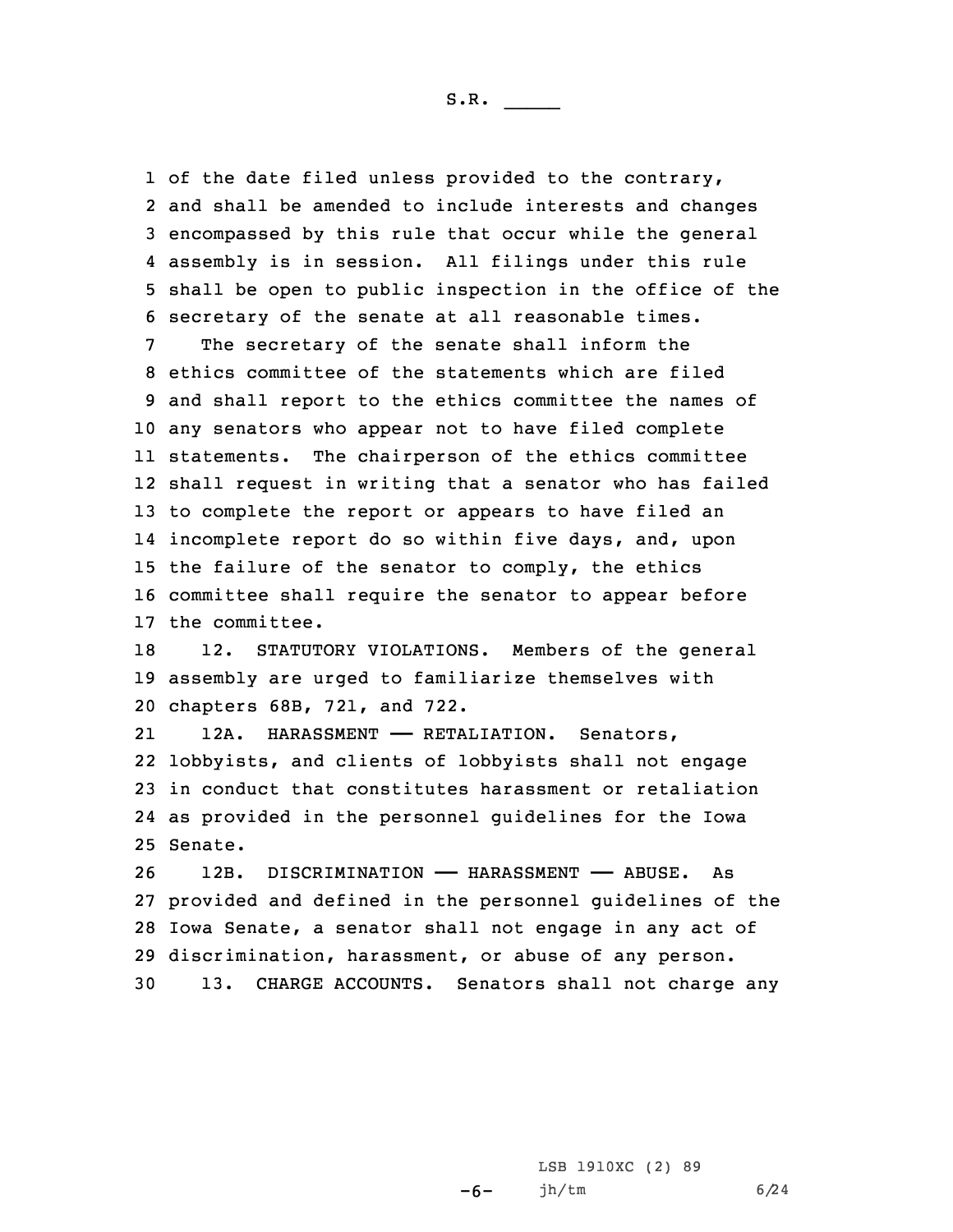amount or item to any charge account to be paid for by any lobbyist or any client the lobbyist represents. 14. TRAVEL EXPENSES. A senator shall not charge to the state of Iowa amounts for travel and expenses unless the senator actually has incurred those mileage and expense costs. Senators shall not file the vouchers for weekly mileage reimbursement required by section 2.10, subsection 1, unless the travel was actually incurred at commensurate expense to the 10 senator.

11 15. COMPLAINTS. Complaints or charges against any senator or any lobbyist shall be in writing, made under penalty of perjury, and filed with the secretary of the senate. When filed with the secretary of the senate, the secretary shall immediately advise the chairperson of the ethics committee of the receipt of the complaint.

 Complaint forms shall be available from the secretary of the senate, or the chairperson of the ethics committee, but <sup>a</sup> complaint shall not be rejected for failure to use an approved form if the complaint substantially complies with senate requirements.

23 <sup>A</sup> complainant may submit exhibits and affidavits 24 attached to the complaint.

25 16. FILING OF COMPLAINTS.

 a. *Persons entitled.* Complaints may be filed by any person believing that <sup>a</sup> senator, lobbyist, or client of <sup>a</sup> lobbyist has violated the senate ethics code, the joint rules governing lobbyists, or chapter 68B. <sup>A</sup> violation of the criminal law may be considered to

> $-7-$ LSB 1910XC (2) 89 jh/tm 7/24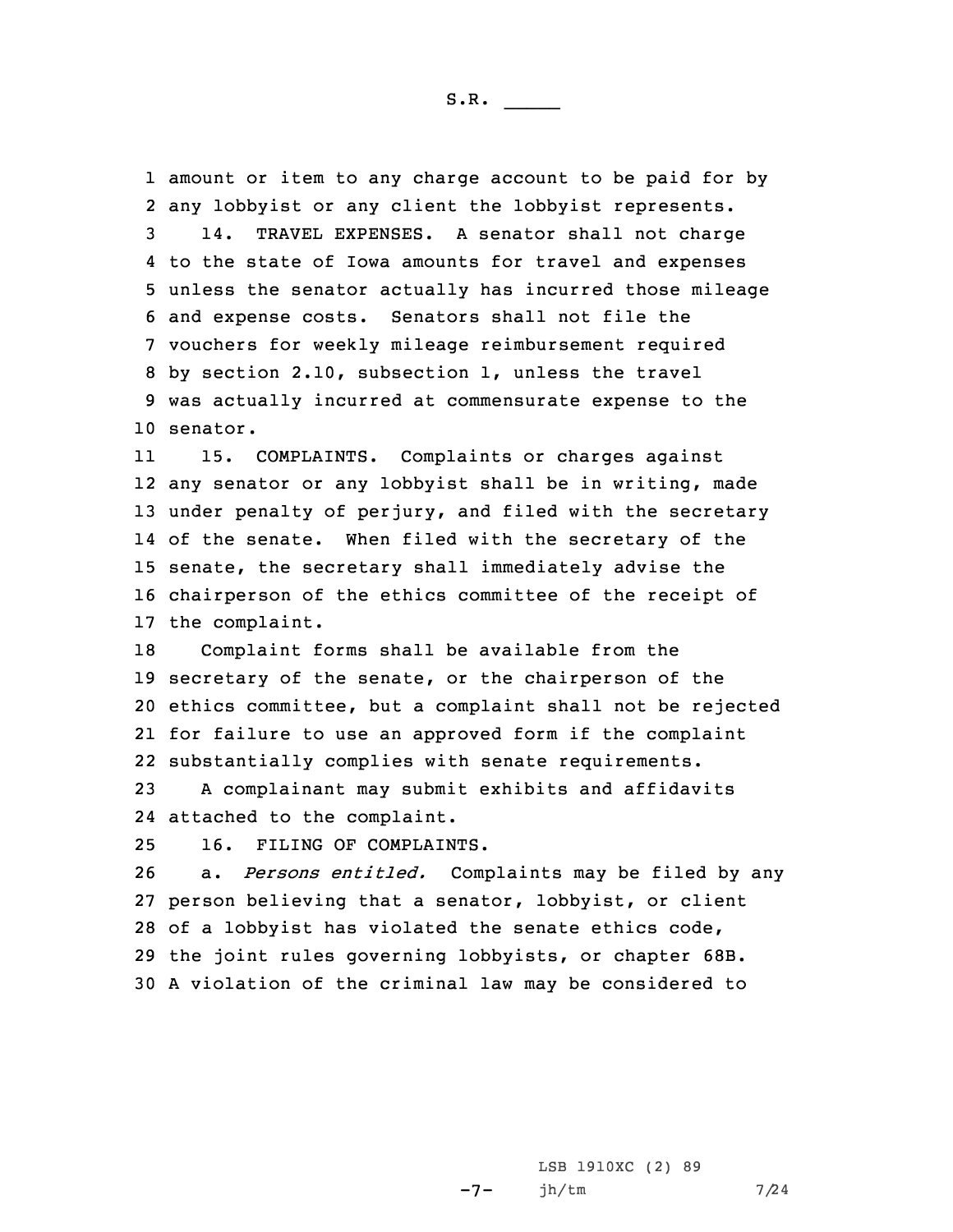1 be <sup>a</sup> violation of this code of ethics if the violation 2 constitutes <sup>a</sup> serious misdemeanor or greater, or <sup>a</sup> 3 repetitive and flagrant violation of the law.

4 b. *Committee complaint.* The ethics committee 5 may, upon its own motion, initiate <sup>a</sup> complaint, 6 investigation, or disciplinary action.

 17. PERMANENT RECORD. The secretary of the senate shall maintain <sup>a</sup> permanent record of all complaints filed, evidence received by the committee, and any transcripts or other recordings made of committee proceedings, including <sup>a</sup> separate file containing the date filed, name and address of the complainant, name and address of the respondent, <sup>a</sup> brief statement of the charges made, and ultimate disposition of the complaint. The secretary shall keep each such complaint confidential until public disclosure is made by the ethics committee.

18 18. PREHEARING PROCEDURE.

 a. *Defective complaint.* Upon receipt of <sup>a</sup> complaint, the chairperson and ranking member of the ethics committee shall determine whether the complaint substantially complies with the requirements of this code of ethics and section 68B.31, subsection 6. If the complaint does not substantially comply with the requirements for formal sufficiency under the code of ethics, the complaint may be returned to the complainant with <sup>a</sup> statement that the complaint is not in compliance with the code and <sup>a</sup> copy of the code. If the complainant fails to amend the complaint to comply with the code within <sup>a</sup> reasonable time, the chairperson

> -8- LSB 1910XC (2) 89 jh/tm 8/24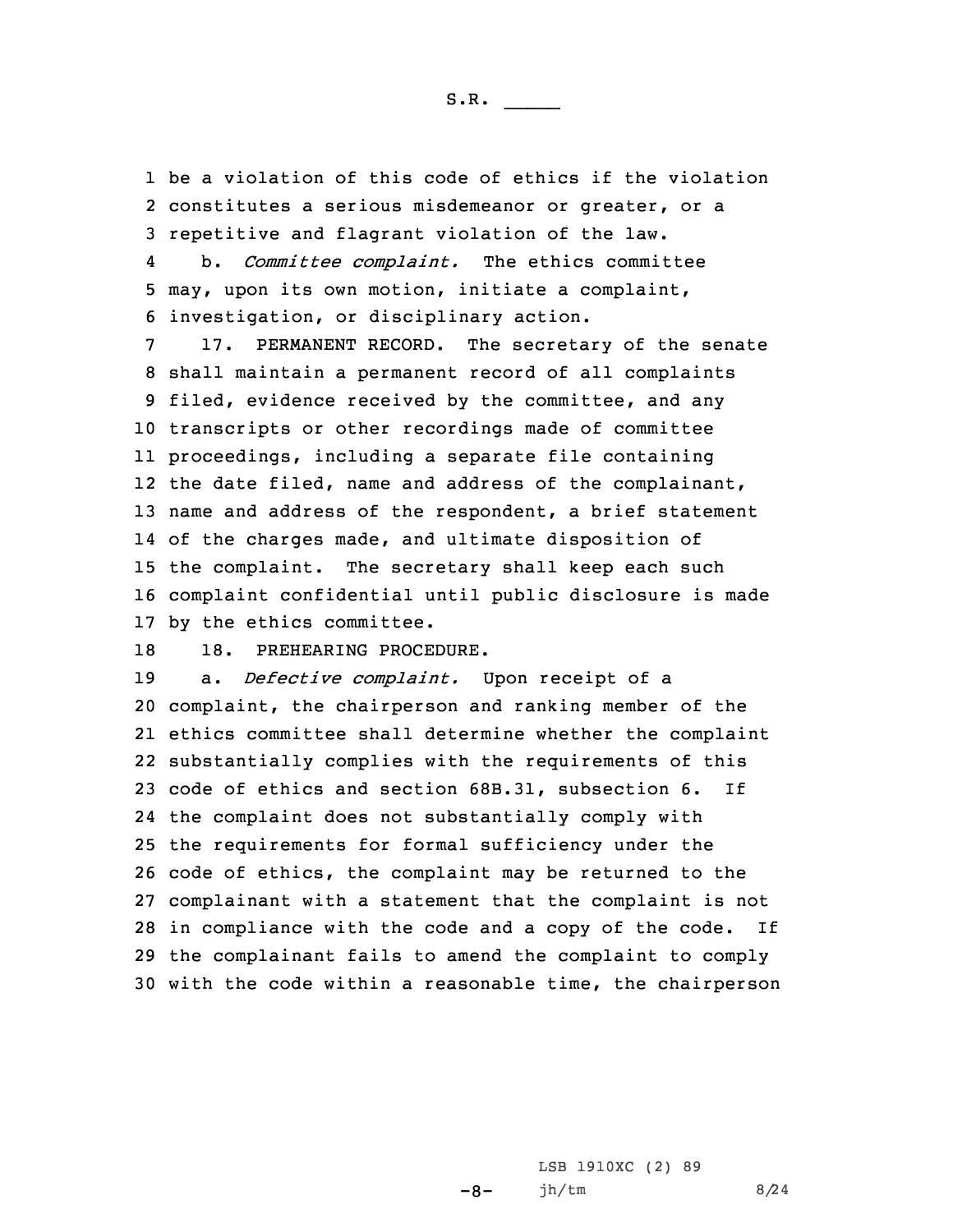1 and ranking member may dismiss the complaint with 2 prejudice for failure to prosecute.

 b. *Service of complaint on respondent.* Upon receipt of any complaint substantially complying with the requirements of this code of ethics, the chairperson of the ethics committee shall cause <sup>a</sup> copy of the complaint and any supporting information to be delivered promptly to the respondent, requesting <sup>a</sup> written response to be filed within ten days. At the time delivery is made to the respondent, delivery of copies of the complaint and any supporting information shall be made to legislative staff assigned to the ethics committee. The response may do any of the following:

 (1) Admit or deny the allegation or allegations. (2) Object that the allegation fails to allege <sup>a</sup> violation of chapter 68B, the joint rules governing lobbyists, or the code of ethics.

19 (3) Object to the jurisdiction of the committee. 20 (4) Request <sup>a</sup> more specific statement of the 21 allegation or allegations.

22 c. *Objection to member.* In addition to the items which may be included in <sup>a</sup> response pursuant to paragraph "b", the response may also include an objection to the participation of any member of the committee in the consideration of the allegation or allegations on the grounds that the member cannot render an impartial and unbiased decision.

29 d. *Extension of time.* At the request of the 30 respondent and upon <sup>a</sup> showing of good cause, the

-9-

LSB 1910XC (2) 89 jh/tm 9/24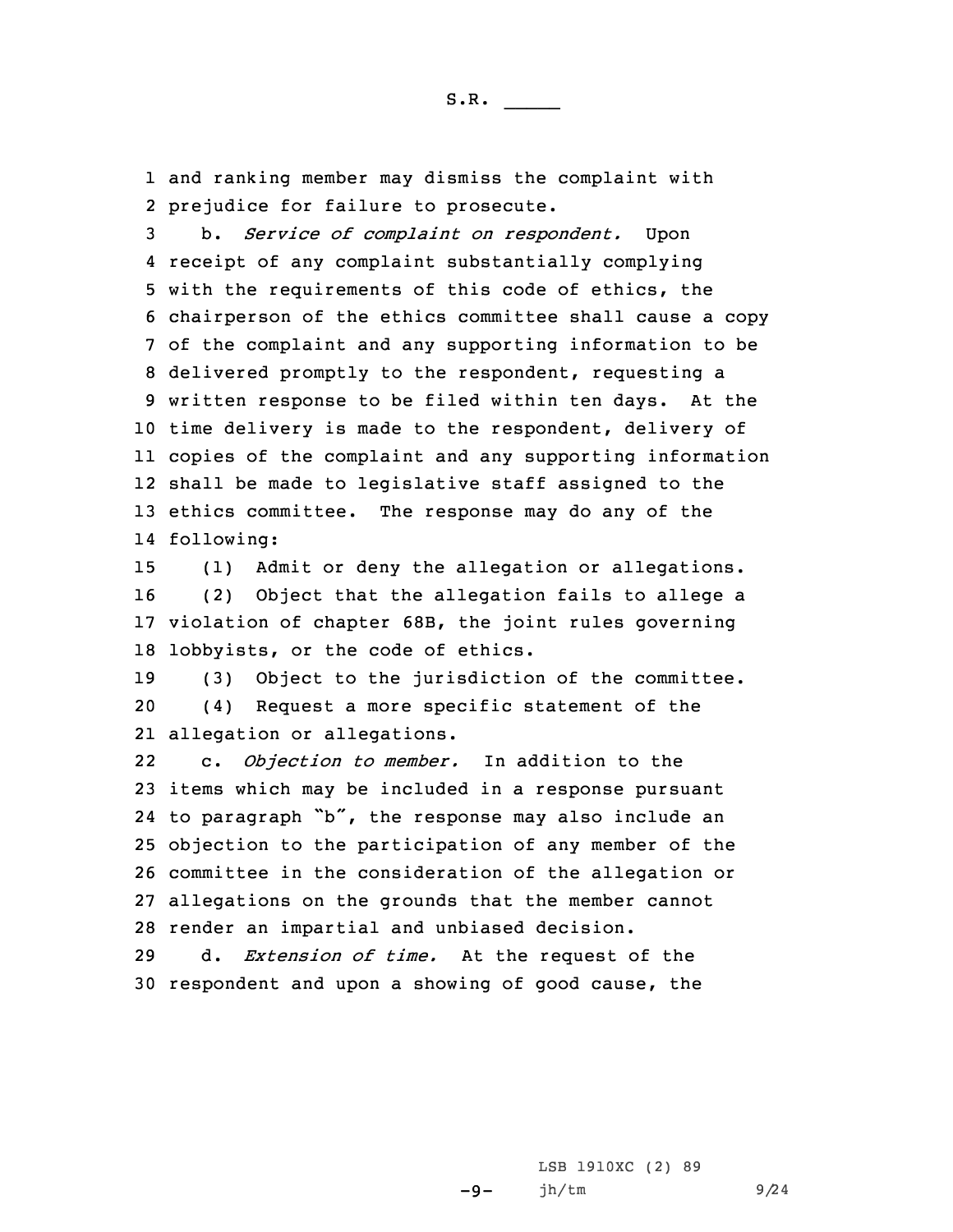1 committee, or the chairperson and ranking member, 2 may extend the time for response, not to exceed ten 3 additional days.

4 e. *Confidentiality.* If <sup>a</sup> complaint is not otherwise made public by the complainant, the members of the committee and legislative staff assigned to the ethics committee shall treat the complaint and all supporting information as confidential until the written response is received from the respondent.

 f. *Communications with ethics committee.* After <sup>a</sup> complaint has been filed or an investigation has been initiated, <sup>a</sup> party to the complaint or investigation shall not communicate, or cause another to communicate, as to the merits of the complaint or investigation with <sup>a</sup> member of the committee, except under the following circumstances:

17 (1) During the course of any meetings or other 18 official proceedings of the committee regarding the 19 complaint or investigation.

20 (2) In writing, if <sup>a</sup> copy of the writing is 21 delivered to the adverse party or the designated 22 representative for the adverse party.

23 (3) Orally, if adequate prior notice of the 24 communication is given to the adverse party or the 25 designated representative for the adverse party.

26 (4) As otherwise authorized by statute, the senate 27 code of ethics, the joint rules governing lobbyists, or 28 vote of the committee.

29 g. *Scheduling hearing.* Upon receipt of the 30 response, the committee shall schedule <sup>a</sup> public meeting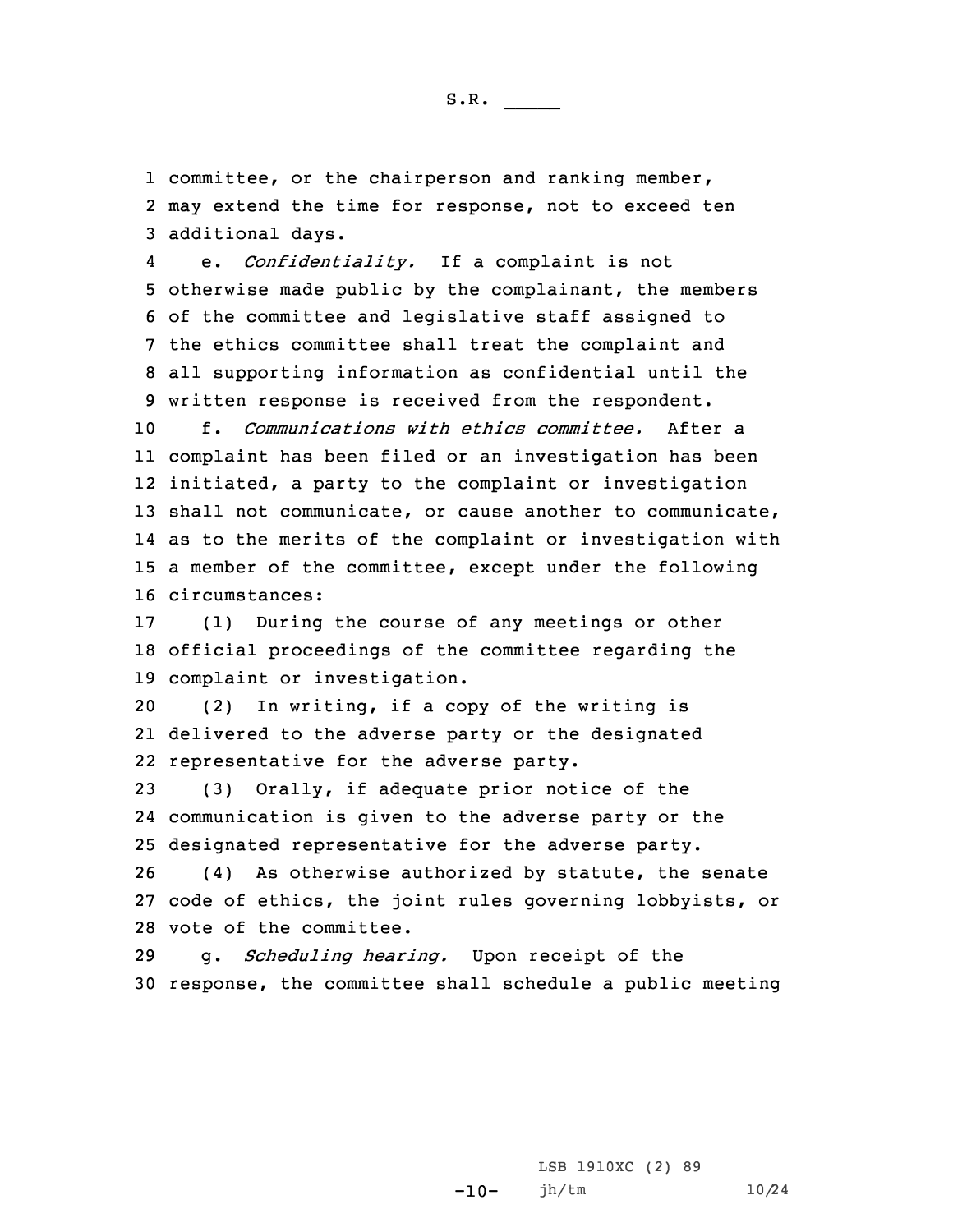1 to review the complaint and available information, and 2 shall do one of the following:

3 (1) Notify the complainant that no further 4 action will be taken, unless further substantiating 5 information is produced.

6 (2) Dismiss the complaint for failure to meet the 7 statutory and code of ethics requirements for valid 8 complaints.

 (3) Take action on the complaint without requesting the appointment of an independent special counsel if the committee determines the complaint is valid and determines no dispute exists between the parties regarding the material facts that establish <sup>a</sup> violation. The committee may do any of the following: (a) Issue an admonishment to advise against the conduct that formed the basis for the complaint and to exercise care in the future.

18 (b) Issue an order to cease and desist the conduct 19 that formed the basis for the complaint.

20 (c) Make <sup>a</sup> recommendation to the senate that 21 the person subject to the complaint be censured or 22 reprimanded.

 (4) Request that the chief justice of the supreme court appoint an independent special counsel to conduct an investigation of the complaint and supporting information, to make <sup>a</sup> determination of probable cause, and to report the findings to the committee, which shall be received within <sup>a</sup> reasonable time.

29 h. *Public hearing.* If independent special counsel 30 is appointed, upon receipt of the report of independent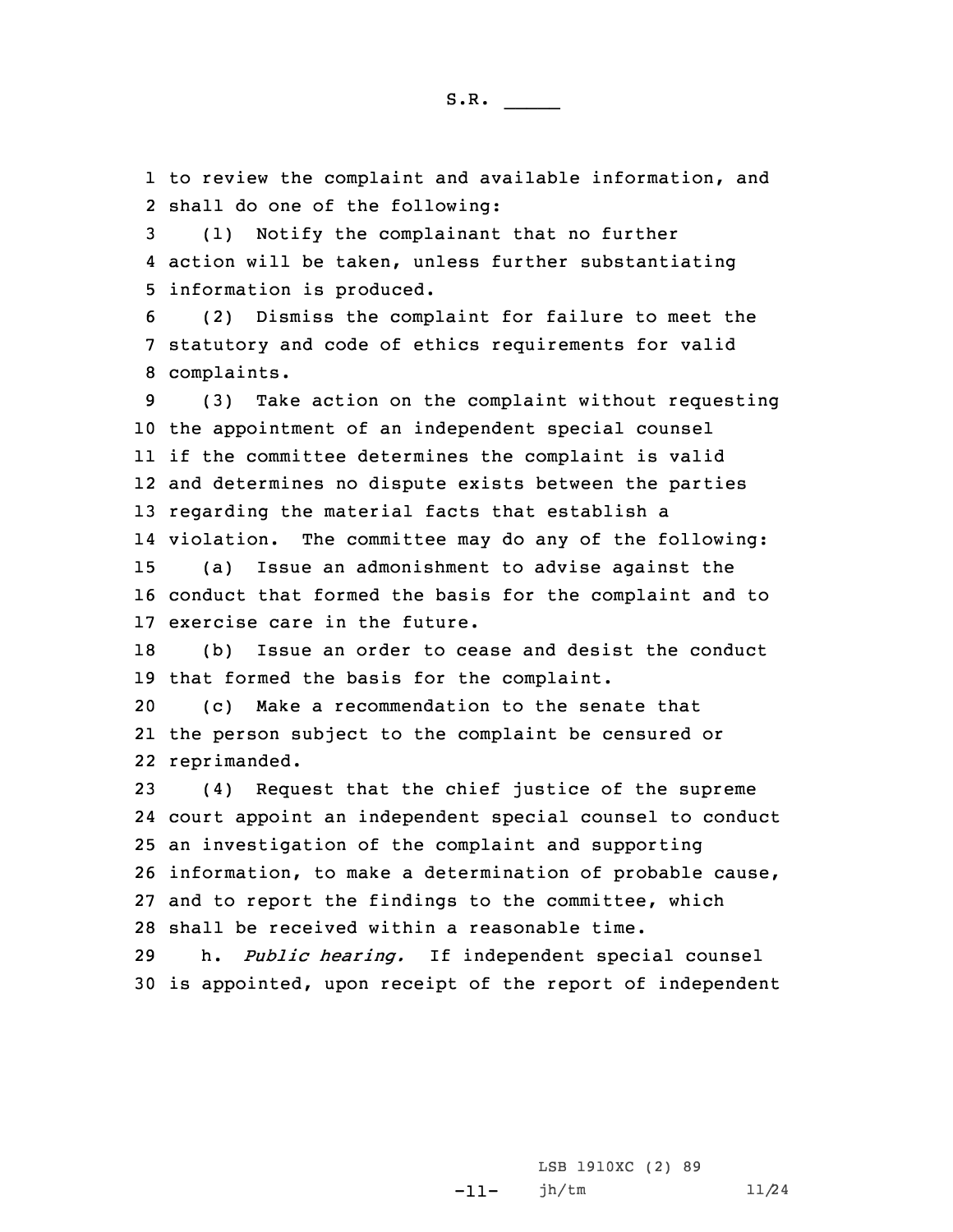1 special counsel's findings, the committee shall

2 schedule <sup>a</sup> public meeting to review the report and 3 shall do either of the following:

4 (1) Cause the complaint to be scheduled for <sup>a</sup> 5 public hearing.

 (2) Dismiss the complaint based upon <sup>a</sup> determination by independent special counsel and the committee that insufficient evidence exists to support <sup>a</sup> finding of probable cause.

10 19. HEARING PROCEDURE.

11 a. *Notice of hearing.* If the committee causes <sup>a</sup> complaint to be scheduled for <sup>a</sup> public hearing, notice of the hearing date and time shall be given to the complainant and respondent in writing, and of the respondent's right to appear in person, be represented by legal counsel, present statements and evidence, and examine and cross-examine witnesses. The committee shall not be bound by formal rules of evidence, but shall receive relevant evidence, subject to limitations on repetitiveness. Any evidence taken shall be under 21 oath.

22 b. *Subpoena power.* The committee may require, by 23 subpoena or otherwise, the attendance and testimony of 24 witnesses and the production of such books, records, 25 correspondence, memoranda, papers, documents, and any 26 other things it deems necessary to the conduct of the 27 inquiry.

28 c. *Ex post facto.* An investigation shall not be 29 undertaken by the committee of <sup>a</sup> violation of <sup>a</sup> law, 30 rule, or standard of conduct that is not in effect at

> -12-LSB 1910XC (2) 89 jh/tm 12/24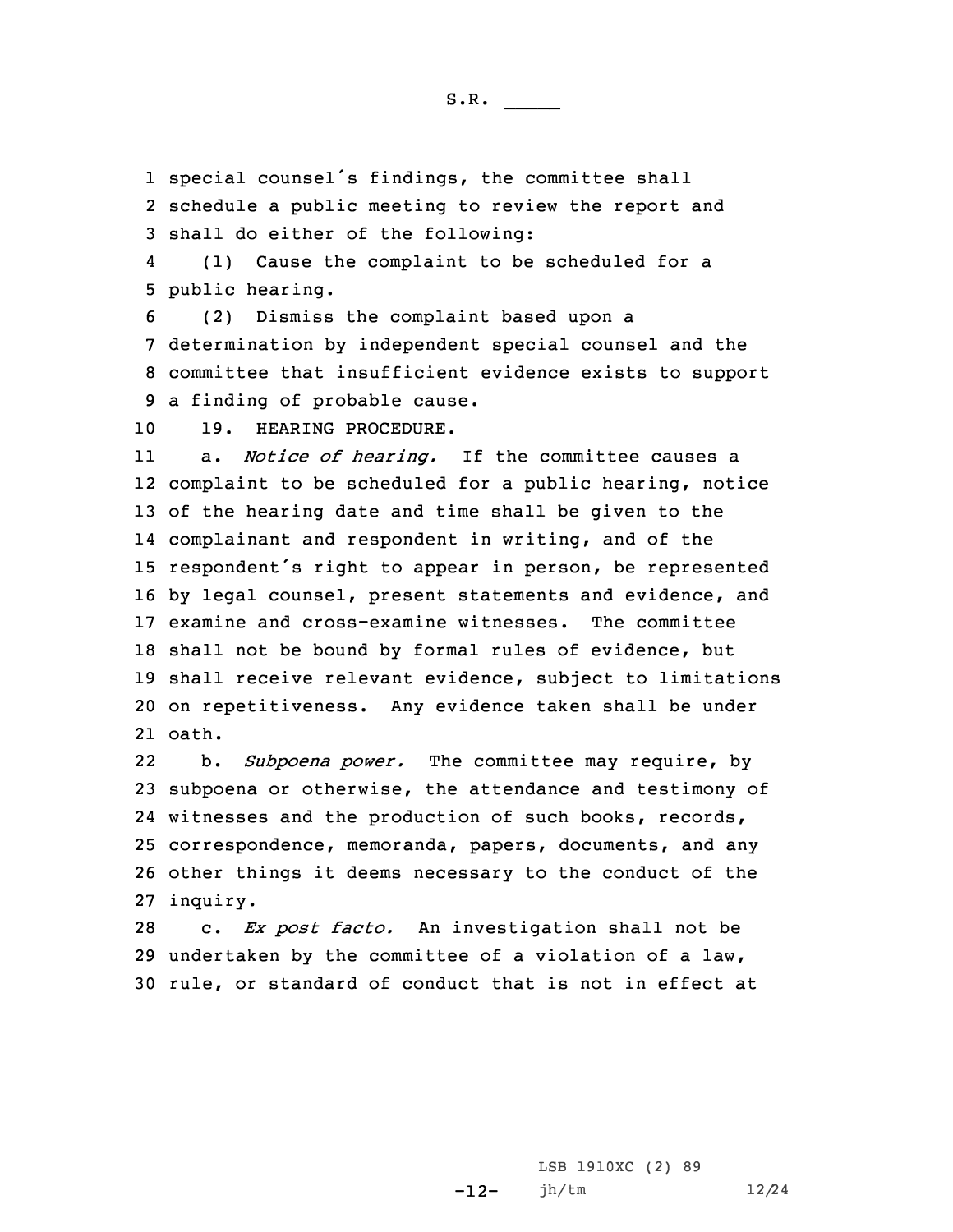1 the time of violation.

2 d. *Disqualification of member.* Members of the committee may disqualify themselves from participating in any investigation of the conduct of another person upon submission of <sup>a</sup> written statement that the member cannot render an impartial and unbiased decision in <sup>a</sup> case. <sup>A</sup> member may also be disqualified by <sup>a</sup> unanimous vote of the remaining eligible members of the committee.

 <sup>A</sup> member of the committee is ineligible to participate in committee meetings, as <sup>a</sup> member of the committee, in any proceeding relating to the member's own official conduct.

14 If <sup>a</sup> member of the committee is disqualified or ineligible to act, the majority or minority leader who appointed the member shall appoint <sup>a</sup> replacement member to serve as <sup>a</sup> member of the committee during the period of disqualification or ineligibility.

 e. *Hearing.* At the hearing, the chairperson shall open the hearing by stating the charges, the purpose of the hearing, and its scope. The burden of proof rests upon the complainant to establish the facts as alleged, by clear and convincing evidence. However, questioning of witnesses shall be conducted by the members of the committee, by independent special counsel, or by <sup>a</sup> senator. The chairperson shall also permit questioning by legal counsel representing the complainant or respondent.

29 The chairperson or other member of the committee 30 presiding at <sup>a</sup> hearing shall rule upon procedural

> $-13-$ LSB 1910XC (2) 89 jh/tm 13/24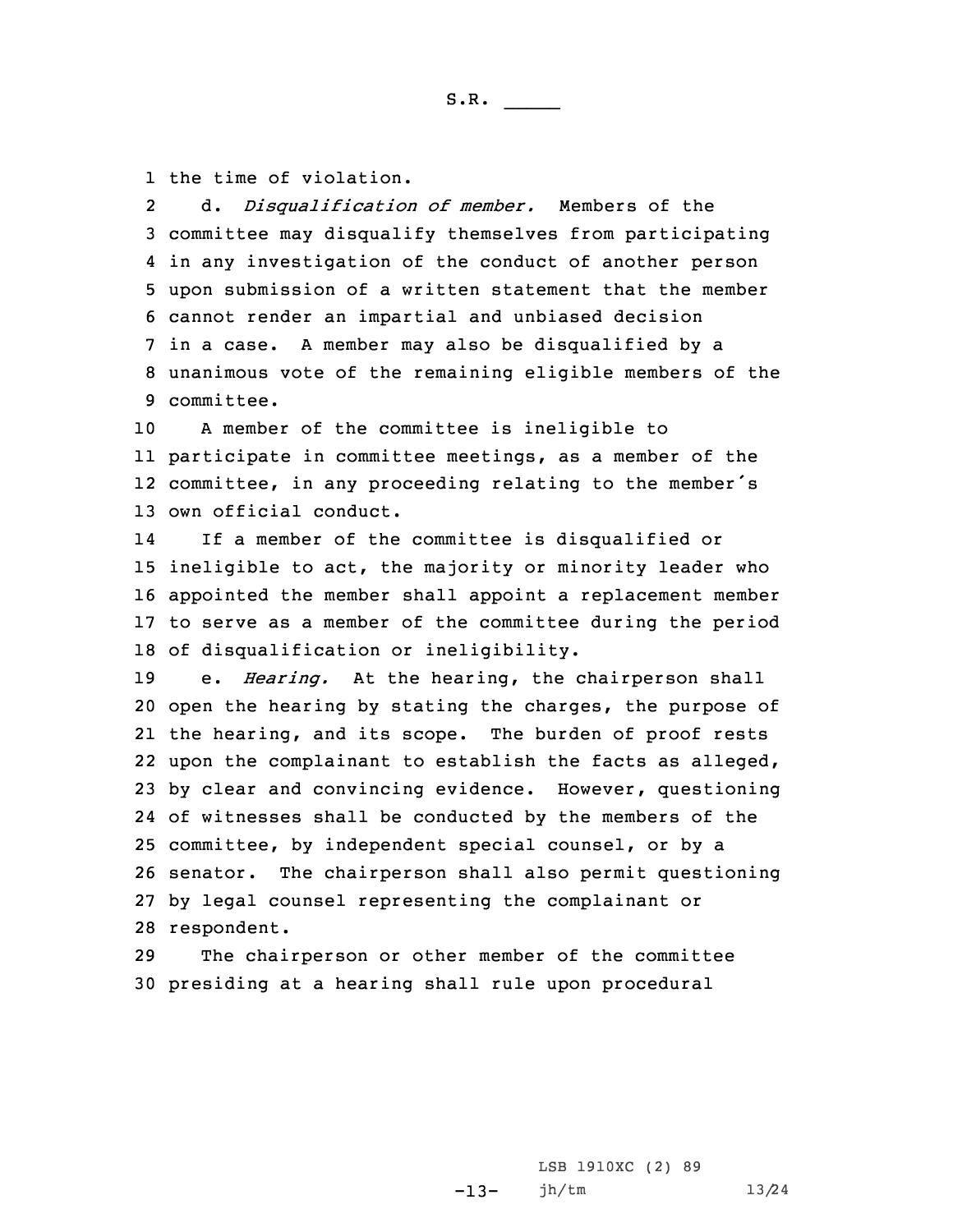questions or any question of admissibility of evidence presented to the committee. Rulings may be reversed by <sup>a</sup> majority vote of the committee members present. 4The committee may continue the hearing to a future date if necessary for appropriate reasons or purposes. f. *Committee action.* Upon receipt of all relevant evidence and arguments, the committee shall consider the same and recommend to the senate any of the following: (1) That the complaint be dismissed. 11 (2) That the senator, lobbyist, or client of <sup>a</sup> lobbyist be censured or reprimanded, and recommend the appropriate form of censure or reprimand. 14 (3) Any other appropriate sanction, including suspension or expulsion from membership in the senate, or suspension of lobbying privileges. g. *Disposition resolution.* By appropriate resolution, the senate may amend, adopt, or reject the report of the ethics committee, including the committee's recommendations regarding disciplinary 21 action. 22 20. COMMITTEE AUTHORIZED TO MEET. The senate ethics committee is authorized to meet at the discretion of the chairperson to conduct hearings and other business that properly may come before it. If the committee submits <sup>a</sup> report seeking senate action against <sup>a</sup> senator, lobbyist, or client of <sup>a</sup> lobbyist after the second regular session of <sup>a</sup> general assembly has adjourned sine die, the report shall be submitted to and considered by the subsequent general assembly.

> $-14-$ LSB 1910XC (2) 89 jh/tm 14/24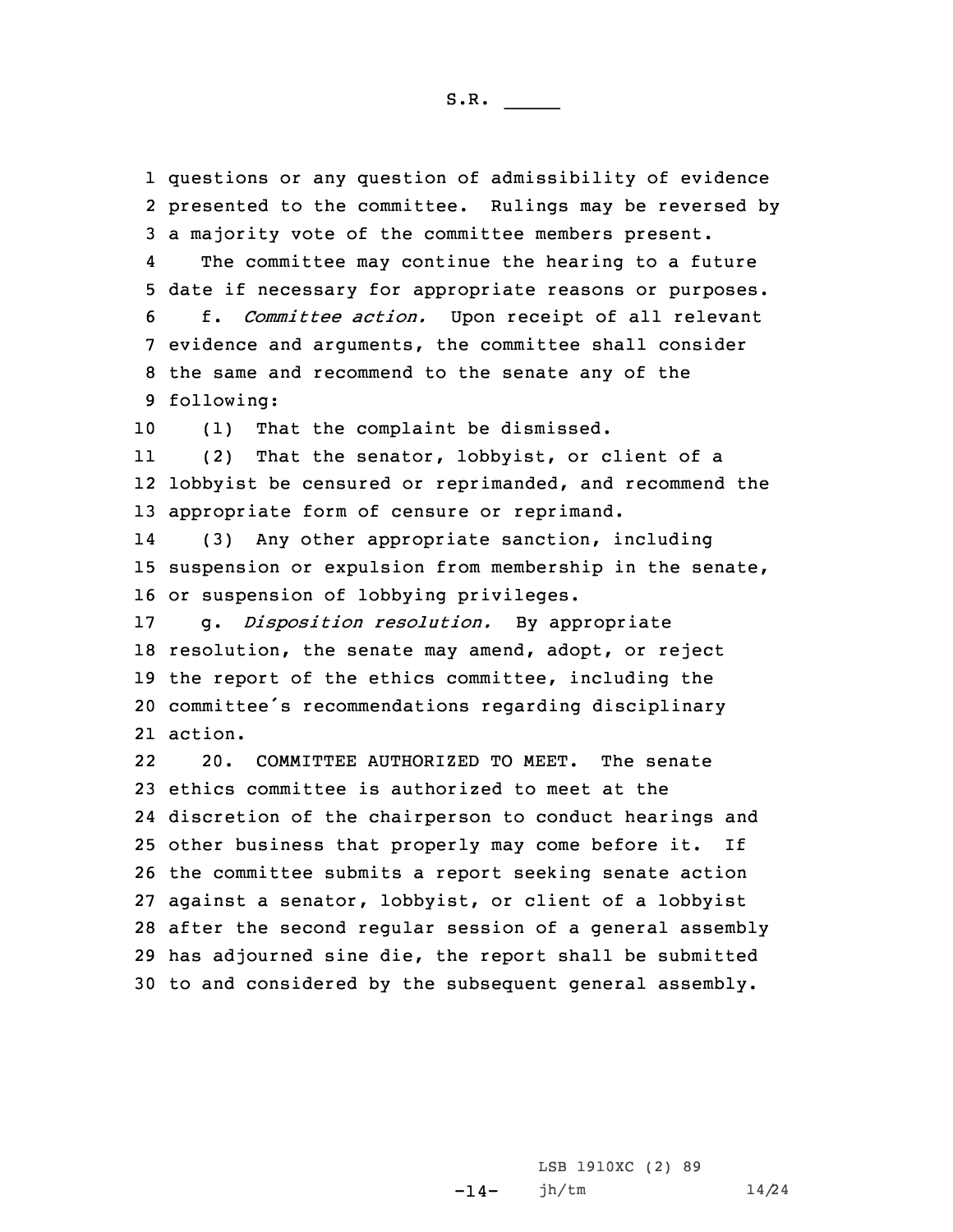However, the report may be submitted to and considered during any special session which may take place after the second regular session of <sup>a</sup> general assembly has adjourned sine die, but before the convening of the next general assembly.

6 21. ADVISORY OPINIONS.

 a. *Requests for formal opinions.* <sup>A</sup> request for <sup>a</sup> formal advisory opinion may be filed by any person who is subject to the authority of the ethics committee. The ethics committee may also issue <sup>a</sup> formal advisory opinion on its own motion, without having previously received <sup>a</sup> formal request for an opinion, on any issue that is within the jurisdiction of the committee. Requests shall be filed with either the secretary of the senate or the chairperson of the ethics committee. b. *Form and contents of requests.* <sup>A</sup> request for <sup>a</sup> formal advisory opinion shall be in writing and may pertain to any subject matter that is related to the application of the senate code of ethics, the joint rules governing lobbyists, or chapter 68B to any person who is subject to the authority of the ethics committee. Requests shall contain one or more specific questions and shall relate either to future conduct or be stated in the hypothetical. <sup>A</sup> request for an advisory opinion shall not specifically name any individual or contain any other specific identifying information, unless the request relates to the requester's own conduct. However, any request may contain information which identifies the kind of individual who may be affected by the subject

> $-15-$ LSB 1910XC (2) 89 jh/tm 15/24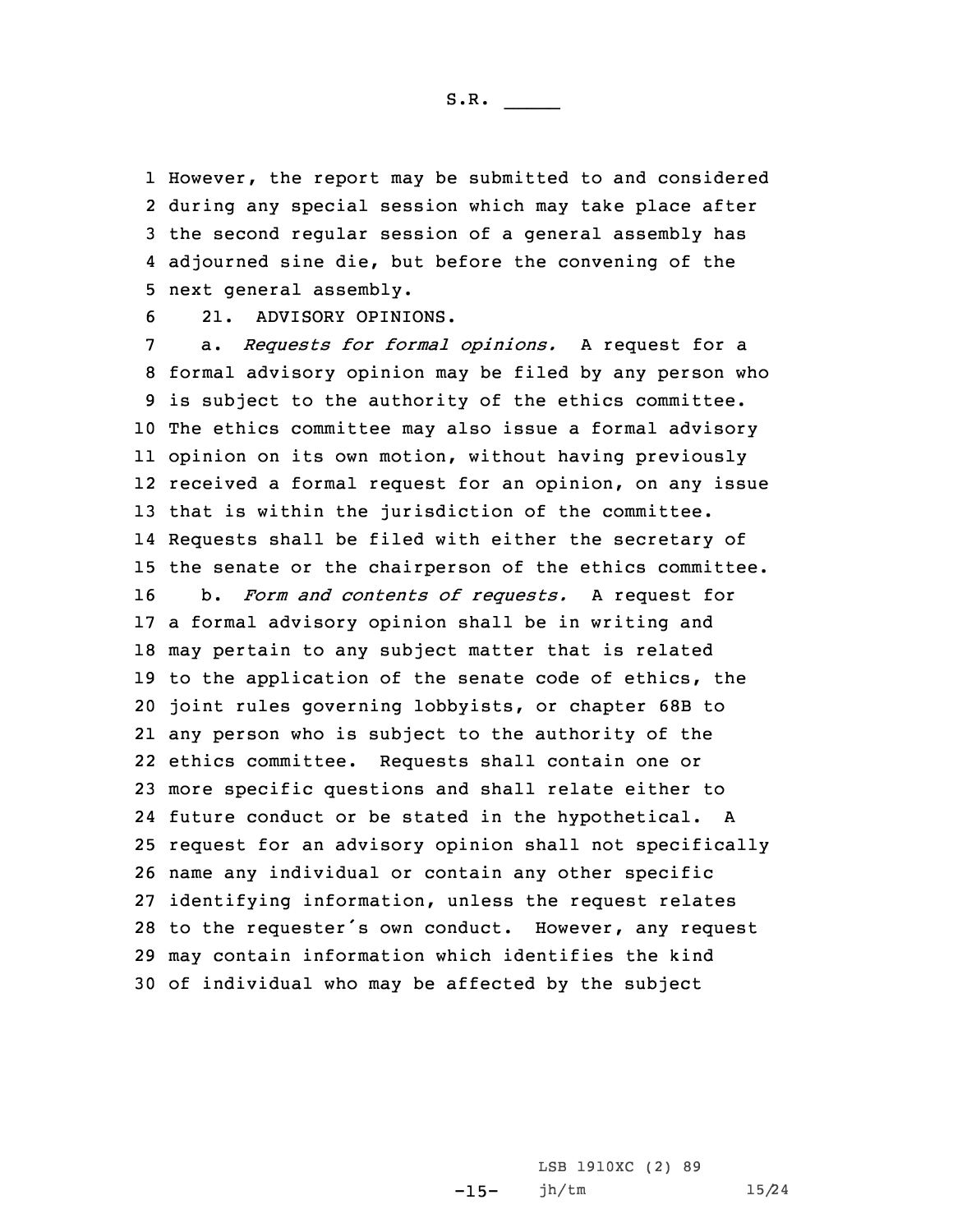matter of the request. Examples of this latter kind of identifying information may include references to conduct of <sup>a</sup> category of individuals, such as but not limited to conduct of legislators, legislative staff, lobbyists, or clients of lobbyists.

 c. *Confidentiality of formal requests and opinions.* Requests for formal opinions are not confidential and any deliberations of the committee regarding <sup>a</sup> request for <sup>a</sup> formal opinion shall be public. Opinions issued in response to requests for formal opinions are not confidential, shall be in writing, and shall be placed on file in the office of the secretary of the senate. Persons requesting formal opinions shall personally receive <sup>a</sup> copy of the written formal opinion that is issued in response to the request.

 22. CALCULATION OF TIME —— DAYS. For purposes of these rules, unless the context otherwise requires, the word "day" or "days" shall mean <sup>a</sup> calendar day except that if the day is the last day of <sup>a</sup> specific time period and falls upon <sup>a</sup> Saturday, Sunday, or legal holiday, the time prescribed shall be extended so as to include the whole of the next day in which the offices of the senate and the general assembly are open for official business.

25 23. COMPLAINT FILING FORM. The following form 26 shall be used to file <sup>a</sup> complaint under these rules: 27 THE SENATE 28 Ethics Complaint Form 29 Re:  $\overline{\phantom{a}}$  , and the contribution of the contribution of the contribution of the contribution of the contribution of the contribution of the contribution of the contribution of the contribution of the contribution of the

 $-16-$ 

30 (Senator/Lobbyist/Client of Lobbyist), of

LSB 1910XC (2) 89 jh/tm 16/24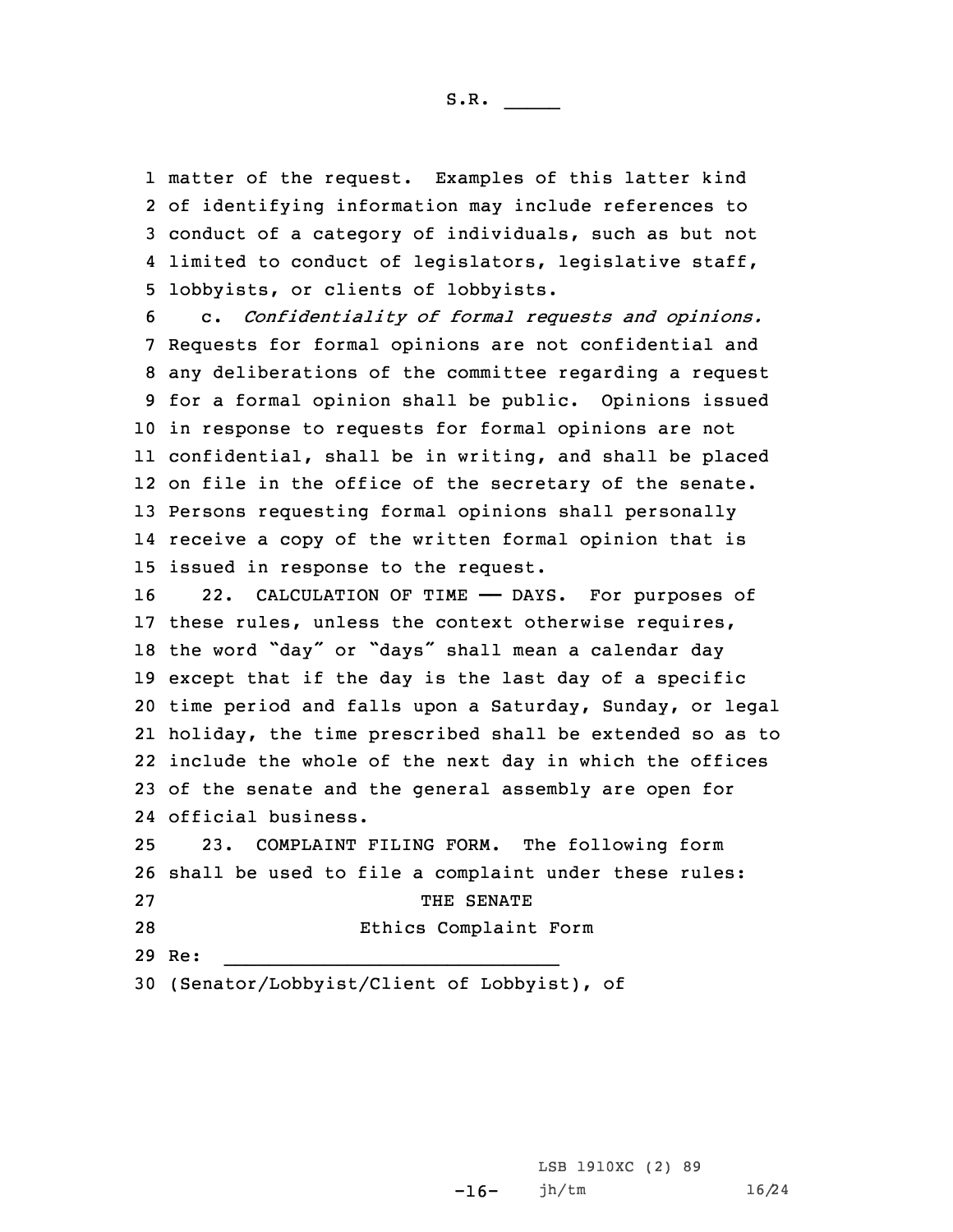1\_\_\_\_\_\_\_\_\_\_\_\_\_\_\_\_\_\_\_\_\_, Iowa. 2 I,  $I$ ,  $\begin{array}{ccc} \hline \end{array}$  (Complainant), 3 residing at \_\_\_\_\_\_\_\_\_\_\_\_\_\_\_\_\_\_\_\_, in the City of 4 \_\_\_\_\_\_\_\_\_\_\_\_\_\_, State of \_\_\_\_\_\_\_\_\_\_\_\_\_\_\_\_\_\_\_\_\_\_\_\_\_\_\_\_\_, 5 hereby complain that  $\overline{\phantom{a}}$  , and the set of the set of the set of the set of the set of the set of the set of the set of the set of the set of the set of the set of the set of the set of the set of the set of the set of the set of the s 6 (Senator/Lobbyist/Client of Lobbyist), whose address 7 is \_\_\_\_\_\_\_\_\_\_\_\_\_\_\_\_\_\_\_\_\_\_\_\_\_\_\_\_\_\_\_\_\_\_\_\_\_\_\_\_\_\_\_, has 8 violated the Senate Code of Ethics, chapter 68B, or 9 Joint Rules Governing Lobbyists in that: 10 (Explain the basis for the complaint here. Use 11 additional pages, if necessary.) 12 Under penalty of perjury, <sup>I</sup> certify that the above 13 complaint is true and correct as <sup>I</sup> verily believe. 14 $\overline{\phantom{a}}$  , and the contribution of the contribution of the contribution of the contribution of the contribution of the contribution of the contribution of the contribution of the contribution of the contribution of the 15 Signature of Complainant 16 SUBSCRIBED AND AFFIRMED to before me this \_\_\_\_\_\_\_\_\_\_ 17 day of \_\_\_\_\_\_\_\_\_\_\_\_\_\_\_\_\_\_\_\_\_\_\_\_, \_\_\_\_\_\_\_. 18  $\_$  , and the set of the set of the set of the set of the set of the set of the set of the set of the set of the set of the set of the set of the set of the set of the set of the set of the set of the set of the set of th 19 Notary Public in and for the 20 State of \_\_\_\_\_\_\_\_\_\_\_\_\_\_\_\_\_\_\_\_\_\_ 21 24. COMPLAINT NOTICE FORM. The following form 22 shall be used for notice of <sup>a</sup> complaint under these 23 rules: 24 STATE OF IOWA 25 THE SENATE 26 COMMITTEE ON ETHICS ) 27 IOWA STATE SENATE ) 28 ) 29 On The Complaint Of ) NOTICE OF COMPLAINT 30 )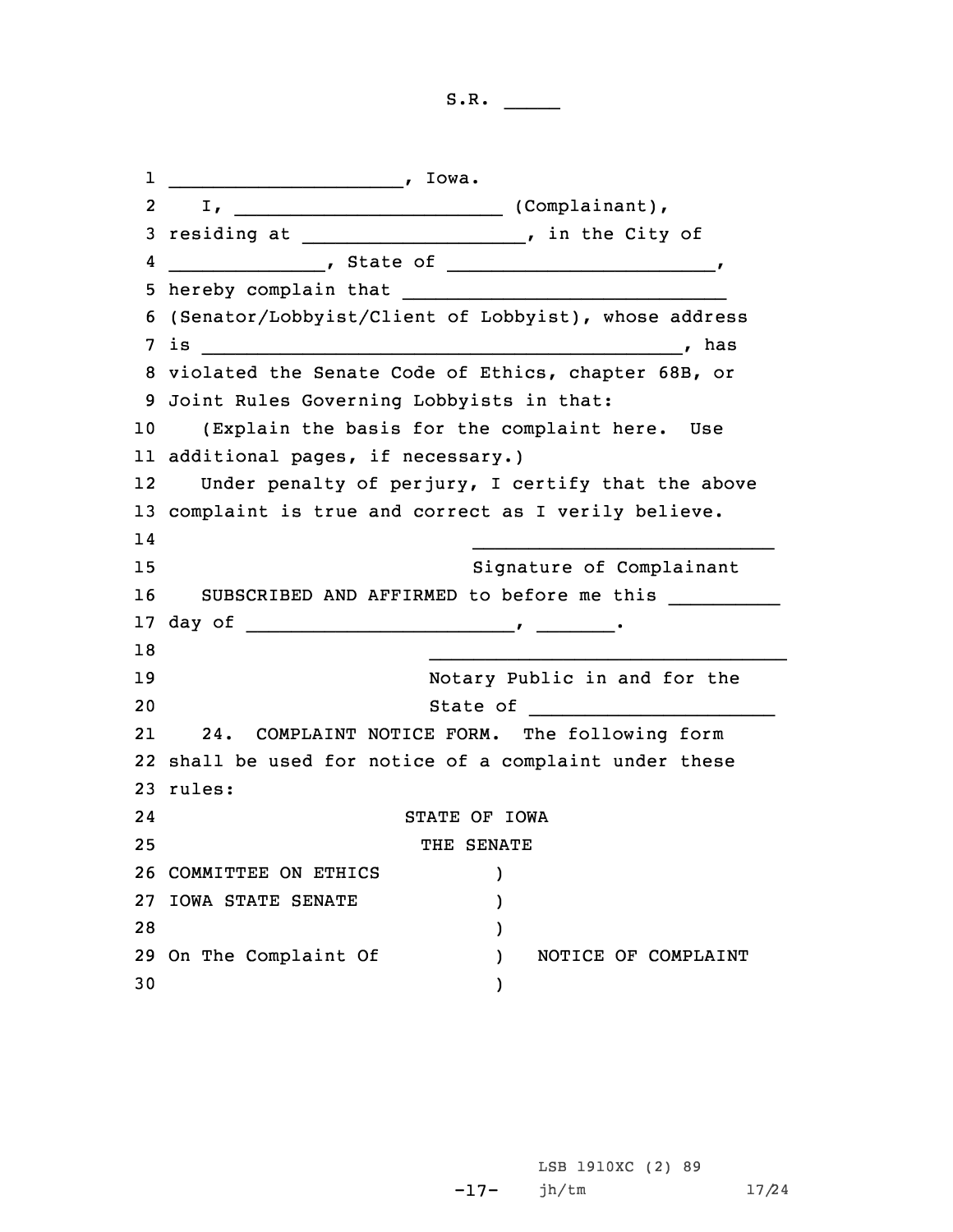\_\_\_\_\_\_\_\_\_\_\_\_\_\_\_\_\_\_\_\_\_\_\_\_\_\_\_ ) 2 $\sim$  2 and 2 and 2 and 2 and 2 and 2 and 2 and 2 and 2 and 2 and 2 and 2 and 2 and 2 and 2 and 2 and 2 and 2 and 2 and 2 and 2 and 2 and 2 and 2 and 2 and 2 and 2 and 2 and 2 and 2 and 2 and 2 and 2 and 2 and 2 and 2 and And Involving ) 4 $\frac{1}{2}$  (1) and (1) and (1) and (1) and (1) and (1) and (1) and (1) and (1) and (1) and (1) and (1) and (1) and (1) and (1) and (1) and (1) and (1) and (1) and (1) and (1) and (1) and (1) and (1) and (1) and (1) and (1) \_\_\_\_\_\_\_\_\_\_\_\_\_\_\_\_\_\_\_\_\_\_\_\_\_\_\_ )  $\sim$  0  $\sim$  0  $\sim$  0  $\sim$  0  $\sim$  0  $\sim$  0  $\sim$  0  $\sim$  0  $\sim$  0  $\sim$  0  $\sim$  0  $\sim$  0  $\sim$  0  $\sim$  0  $\sim$  0  $\sim$  0  $\sim$  0  $\sim$  0  $\sim$  0  $\sim$  0  $\sim$  0  $\sim$  0  $\sim$  0  $\sim$  0  $\sim$  0  $\sim$  0  $\sim$  0  $\sim$  0  $\sim$  0  $\sim$  0  $\sim$  0  $\sim$  TO \_\_\_\_\_\_\_\_\_\_\_\_\_\_\_\_\_\_\_\_\_\_\_\_\_\_\_\_\_\_\_\_, Senator or Lobbyist or Client of Lobbyist named 9 above: You are hereby notified that there is now on file with the Secretary of the Senate, State Capitol, Des Moines, Iowa, <sup>a</sup> complaint which alleges that you have committed <sup>a</sup> violation of the Senate's Code of Ethics, chapter 68B, or Joint Rules Governing Lobbyists. <sup>A</sup> copy of the complaint and the Senate rules for processing the same are attached hereto and made <sup>a</sup> part of this notice. You are further notified and requested to file your written answer to the complaint within ten days of the date upon which the notice was caused to be delivered to you, (date) \_\_\_\_\_\_\_\_\_\_\_\_\_\_\_\_\_\_\_\_\_\_\_\_, \_\_\_\_\_\_\_\_. Your answer is to be filed with the Secretary of the Senate, State Capitol, Des Moines, Iowa. 2424 Dated this \_\_\_\_\_\_\_\_ day of \_\_\_\_\_\_\_\_\_\_\_\_\_\_\_\_\_, \_\_\_\_\_\_\_. 25  $\overline{\phantom{a}}$  , and the set of the set of the set of the set of the set of the set of the set of the set of the set of the set of the set of the set of the set of the set of the set of the set of the set of the set of the s Chairperson, Senate Ethics Committee, or Secretary of the Senate 25. HEARING NOTICE FORM. The following form shall be used for notice of <sup>a</sup> hearing under these rules:

> -18- LSB 1910XC (2) 89 jh/tm 18/24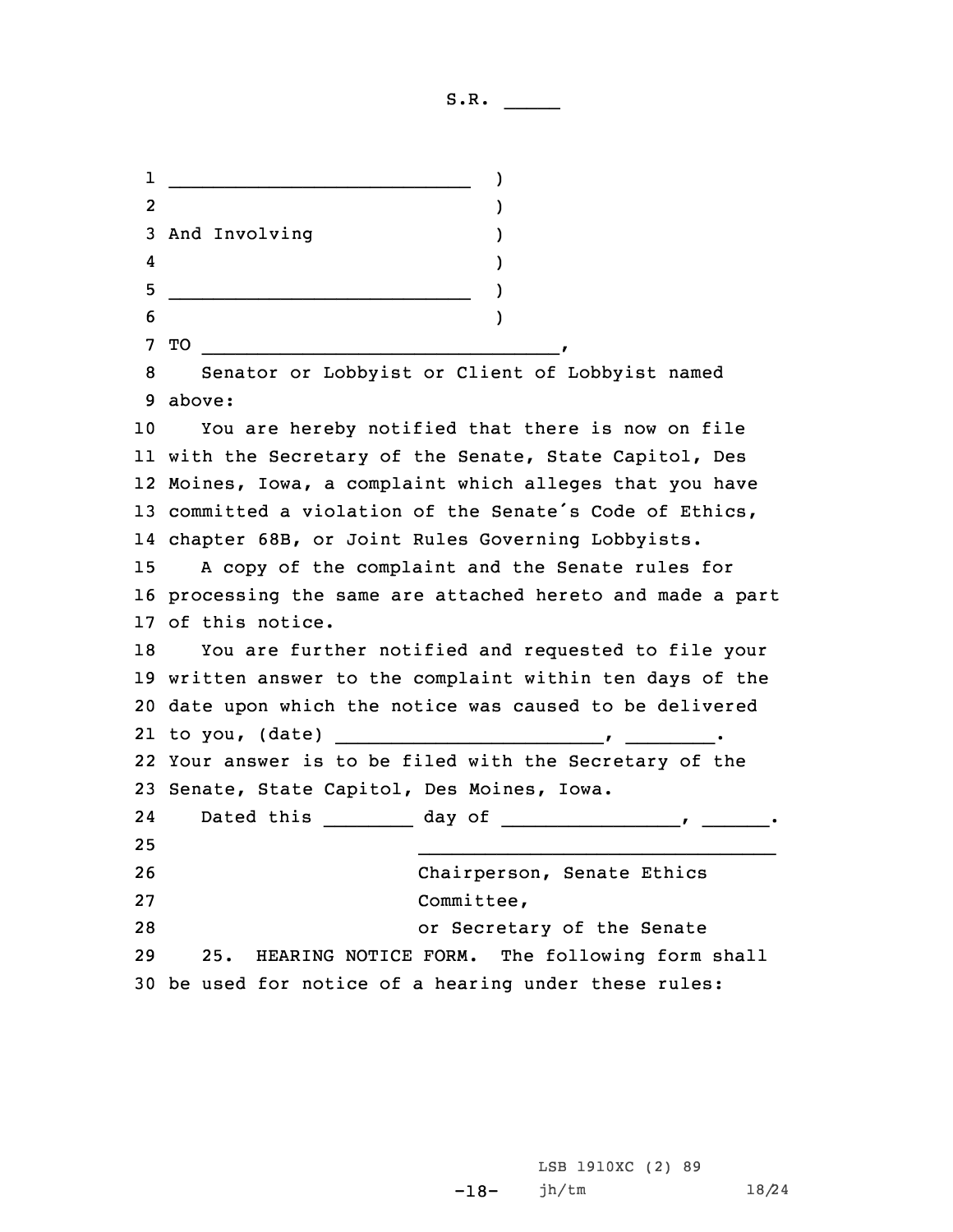1 STATE OF IOWA 2 THE SENATE 3 COMMITTEE ON ETHICS ) 4 IOWA STATE SENATE )  $5$  ) 6 On The Complaint Of ) NOTICE OF HEARING 7 ) 8 \_\_\_\_\_\_\_\_\_\_\_\_\_\_\_\_\_\_\_\_\_\_\_\_\_\_\_ ) 9 ) 10 And Involving ) 11 ) 12 \_\_\_\_\_\_\_\_\_\_\_\_\_\_\_\_\_\_\_\_\_\_\_\_\_\_\_ ) 13 ) 14 TO \_\_\_\_\_\_\_\_\_\_\_\_\_\_\_\_\_\_\_\_\_\_\_\_\_\_\_\_\_\_\_\_, 15 Senator or Lobbyist or Client of Lobbyist named 16 above: 17 You are hereby notified that there is now on file 18 with the Secretary of the Senate, State Capitol, Des 19 Moines, Iowa, <sup>a</sup> complaint which alleges that you have 20 committed <sup>a</sup> violation of the Senate's Code of Ethics, 21 chapter 68B, or Joint Rules Governing Lobbyists. 22 <sup>A</sup> copy of the complaint and the Senate rules for 23 processing the same are attached hereto and made <sup>a</sup> part 24 of this notice. 25 You are further notified that, after preliminary 26 review, the committee has caused <sup>a</sup> public hearing to be 27 scheduled on (date)\_\_\_\_\_\_\_\_\_\_\_\_\_\_\_\_\_\_\_, \_\_\_\_\_\_\_\_, at 28 (hour) \_\_\_\_\_\_\_\_\_\_\_\_ (a.m.) (p.m.), in Room \_\_\_\_, State 29 Capitol, Des Moines, Iowa. 30 At the hearing, you will have the right to appear

> -19- jh/tm 19/24LSB 1910XC (2) 89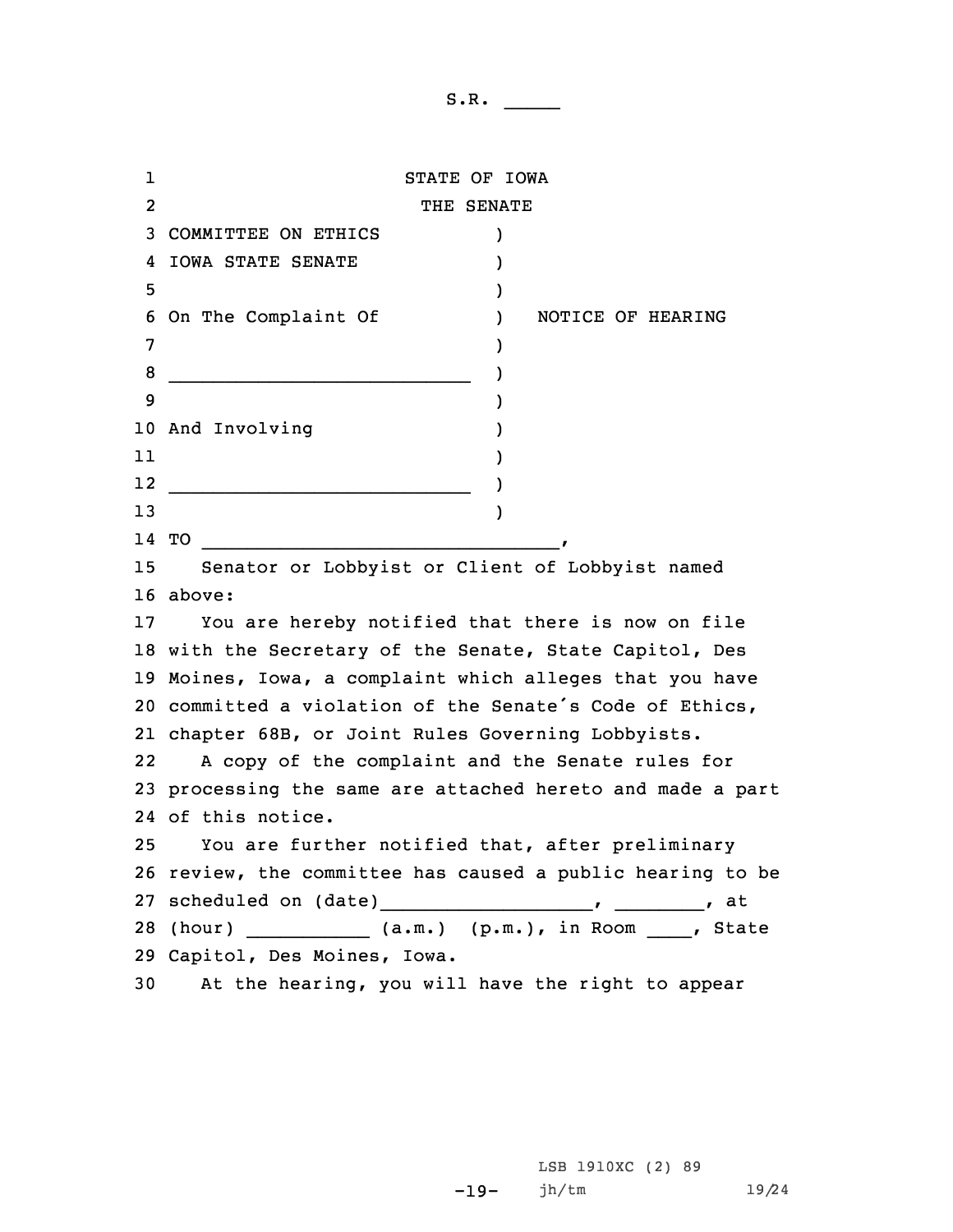in person, be represented by legal counsel at your own expense, present statements and evidence, and examine and cross-examine witnesses. The committee shall not be bound by formal rules of evidence, but shall receive relevant evidence, subject to limitations on repetitiveness. Any evidence taken shall be under 7 oath. The committee may continue the hearing to <sup>a</sup> future date if necessary for appropriate reasons or purposes. You are further notified that the committee will receive such evidence and take such action as warranted by the evidence. 13 Dated this \_\_\_\_\_ day of \_\_\_\_\_\_\_\_\_\_\_\_\_\_\_\_\_\_\_\_, \_\_\_\_\_\_\_. 14 $\overline{\phantom{a}}$  , and the contribution of the contribution of the contribution of the contribution of the contribution of the contribution of the contribution of the contribution of the contribution of the contribution of the Chairperson, Senate Ethics Committee, or Secretary of the Senate 26. PERSONAL FINANCIAL DISCLOSURE FORM. The following form shall be used for disclosure of economic interests under these rules and section 68B.35: 21 STATEMENT OF ECONOMIC INTERESTS Name:\_\_\_\_\_\_\_\_\_\_\_\_\_\_\_\_\_\_\_\_\_\_\_\_\_\_\_\_\_\_\_\_\_\_\_\_\_\_\_\_\_\_\_\_\_\_\_\_ (Last) (First) (Middle Initial) Address:\_\_\_\_\_\_\_\_\_\_\_\_\_\_\_\_\_\_\_\_\_\_\_\_\_\_\_\_\_\_\_\_\_\_\_\_\_\_\_\_\_\_\_\_\_ (Street Address, Apt.#/P.O. Box) 26  $-$  . The contribution of the contribution of the contribution of  $\mathcal{L}_\mathcal{A}$  (City) (State) (Zip) Phone:(Home) \_\_\_\_/\_\_\_\_-\_\_\_\_\_(Business) \_\_\_\_/\_\_\_\_-\_\_\_\_\_ \*\*\*\*\*\*\*\*\*\*\*\*\*\*\*\*\*\*\*\*\*\*\*\*\*\*\*\*\*\*\*\*\*\*\*\*\*\*\*\*\*\*\*\*\*\*\*\*\*\*\*\*\*\* a. Please list each business, occupation, or

> -20- LSB 1910XC (2) 89 jh/tm 20/24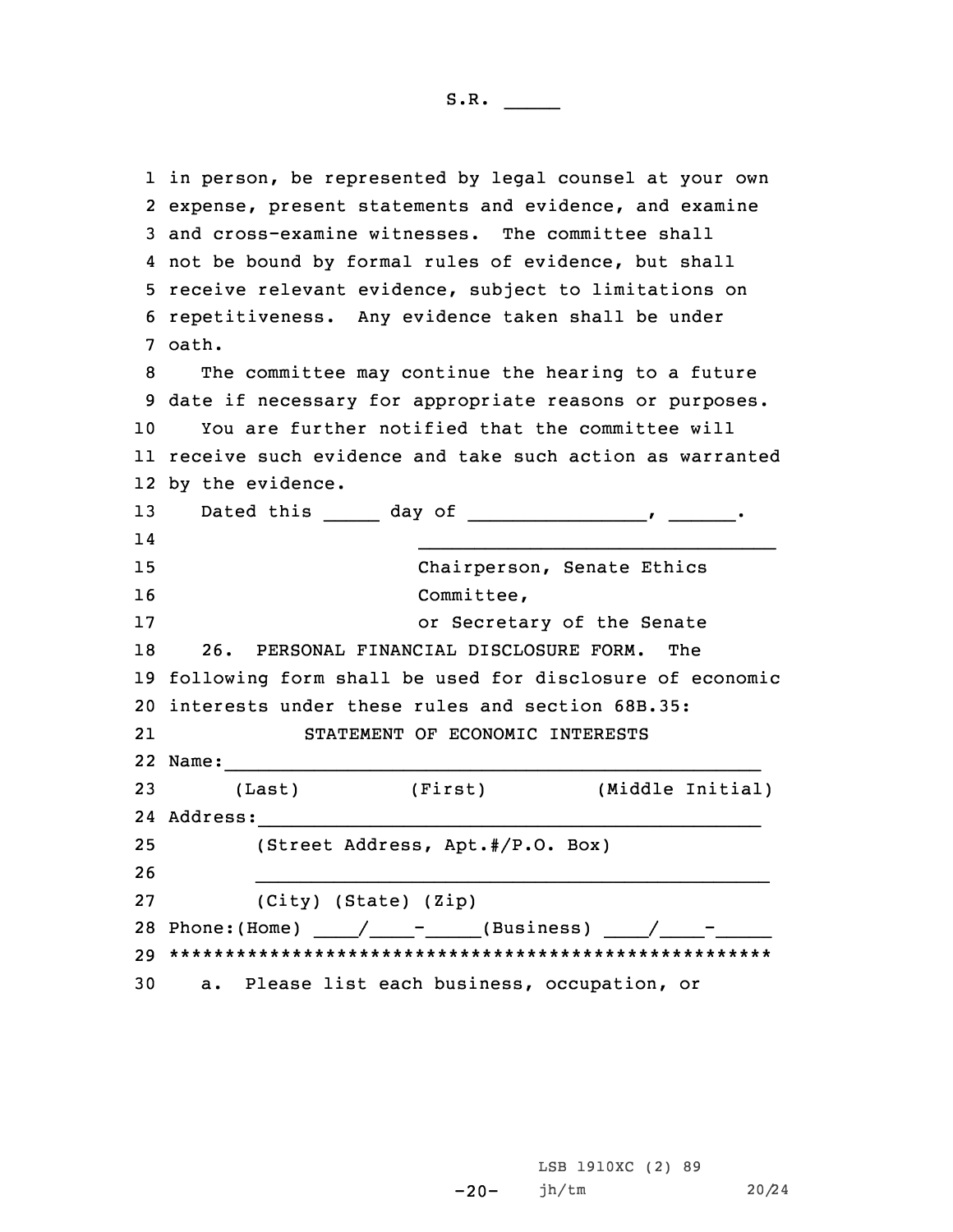profession in which you are engaged. In listing the business, occupation, or profession, it is not necessary that your employer or the name of the business be listed, although all businesses, occupations, or professions must be listed, regardless of the amount of income derived or time spent participating in the activity. (Examples of types of businesses, occupations, or professions that may be listed: teacher, lawyer, legislator, real estate agent, insurance adjuster, salesperson....) 11 (1)  $\overline{\phantom{a}}$  , and the contribution of the contribution of the contribution of the contribution of the contribution of the contribution of the contribution of the contribution of the contribution of the contribution of the 12 (2)  $\_$  , and the set of the set of the set of the set of the set of the set of the set of the set of the set of the set of the set of the set of the set of the set of the set of the set of the set of the set of the set of th 13 (3)  $\frac{1}{2}$  ,  $\frac{1}{2}$  ,  $\frac{1}{2}$  ,  $\frac{1}{2}$  ,  $\frac{1}{2}$  ,  $\frac{1}{2}$  ,  $\frac{1}{2}$  ,  $\frac{1}{2}$  ,  $\frac{1}{2}$  ,  $\frac{1}{2}$  ,  $\frac{1}{2}$  ,  $\frac{1}{2}$  ,  $\frac{1}{2}$  ,  $\frac{1}{2}$  ,  $\frac{1}{2}$  ,  $\frac{1}{2}$  ,  $\frac{1}{2}$  ,  $\frac{1}{2}$  ,  $\frac{1$ 14 (4)  $\overline{\phantom{a}}$  , and the contribution of the contribution of the contribution of the contribution of the contribution of the contribution of the contribution of the contribution of the contribution of the contribution of the 15 (5)  $\_$  , and the set of the set of the set of the set of the set of the set of the set of the set of the set of the set of the set of the set of the set of the set of the set of the set of the set of the set of the set of th b. Please list the nature of each of the businesses, occupations, or professions which you 18 listed in paragraph "a", above, unless the nature of the business, occupation, or profession is already apparent from the information indicated above. The descriptions in this paragraph should correspond by number to the numbers for each of the businesses, occupations, or professions listed in paragraph "a". (Examples: If you indicated, for example, that you were <sup>a</sup> salesperson in subparagraph (1) of paragraph "a", you should list in subparagraph (1) of this paragraph the types of goods or services sold in this item. If you indicated that you were <sup>a</sup> teacher in subparagraph (2) of paragraph "a", you should indicate in subparagraph (2) of this paragraph the type of

> -21-LSB 1910XC (2) 89 jh/tm 21/24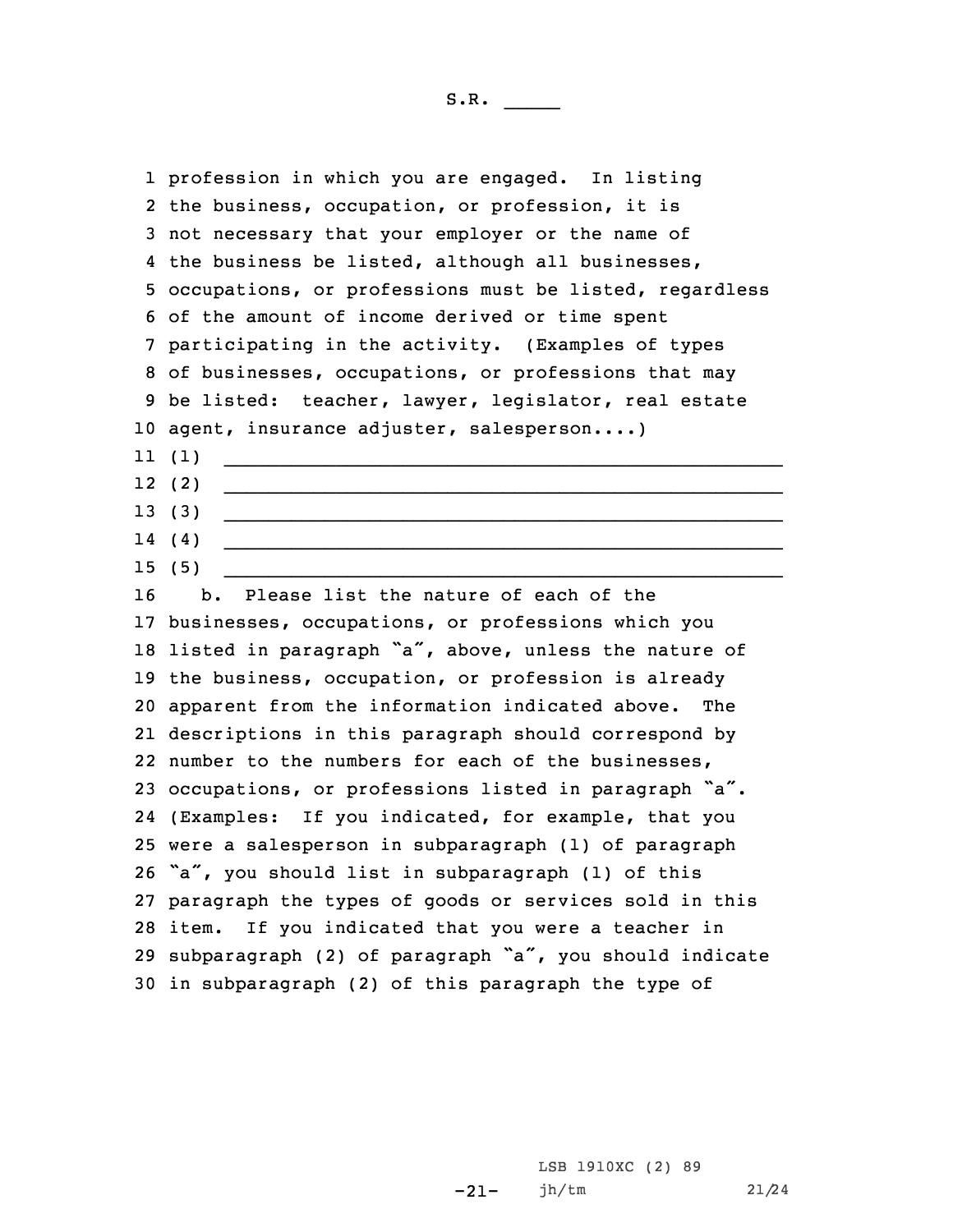school or institution in which you provide instruction or whether the instruction is provided on <sup>a</sup> private basis. If you indicated that you were <sup>a</sup> lawyer in subparagraph (3) of paragraph "a", you should indicate your areas of practice and whether you are in private, corporate, or government practice in subparagraph (3) of this paragraph. If you indicated in subparagraph (4) of paragraph "a" that you were <sup>a</sup> consultant, in subparagraph (4) of this paragraph you should indicate the kind of services provided and types of clients 11 served.) 12 (1)  $\_$  , and the set of the set of the set of the set of the set of the set of the set of the set of the set of the set of the set of the set of the set of the set of the set of the set of the set of the set of the set of th 13 (2)  $\frac{1}{2}$  ,  $\frac{1}{2}$  ,  $\frac{1}{2}$  ,  $\frac{1}{2}$  ,  $\frac{1}{2}$  ,  $\frac{1}{2}$  ,  $\frac{1}{2}$  ,  $\frac{1}{2}$  ,  $\frac{1}{2}$  ,  $\frac{1}{2}$  ,  $\frac{1}{2}$  ,  $\frac{1}{2}$  ,  $\frac{1}{2}$  ,  $\frac{1}{2}$  ,  $\frac{1}{2}$  ,  $\frac{1}{2}$  ,  $\frac{1}{2}$  ,  $\frac{1}{2}$  ,  $\frac{1$ 14 (3)  $\overline{\phantom{a}}$  , and the contribution of the contribution of the contribution of the contribution of the contribution of the contribution of the contribution of the contribution of the contribution of the contribution of the 15 (4)  $\_$  , and the set of the set of the set of the set of the set of the set of the set of the set of the set of the set of the set of the set of the set of the set of the set of the set of the set of the set of the set of th 16 (5)  $\overline{\phantom{a}}$  , and the contribution of the contribution of the contribution of the contribution of the contribution of the contribution of the contribution of the contribution of the contribution of the contribution of the c. Please list each source, by general description, 18 from which you receive, or which generates, more than one thousand dollars in gross annual income in the categories listed below. For purposes of this item, <sup>a</sup> source produces gross annual income if the revenue produced by the source is subject to federal or state income taxes. In completing this item, it is not necessary to list the name of the company, business, financial institution, corporation, partnership, or other entity which constitutes the source of the income and the amount or value of the holding should not be 28 listed.

29 (1) Securities (Here for example, you need not 30 state that you own <sup>X</sup> number of shares of any specific

> -22-LSB 1910XC (2) 89 jh/tm 22/24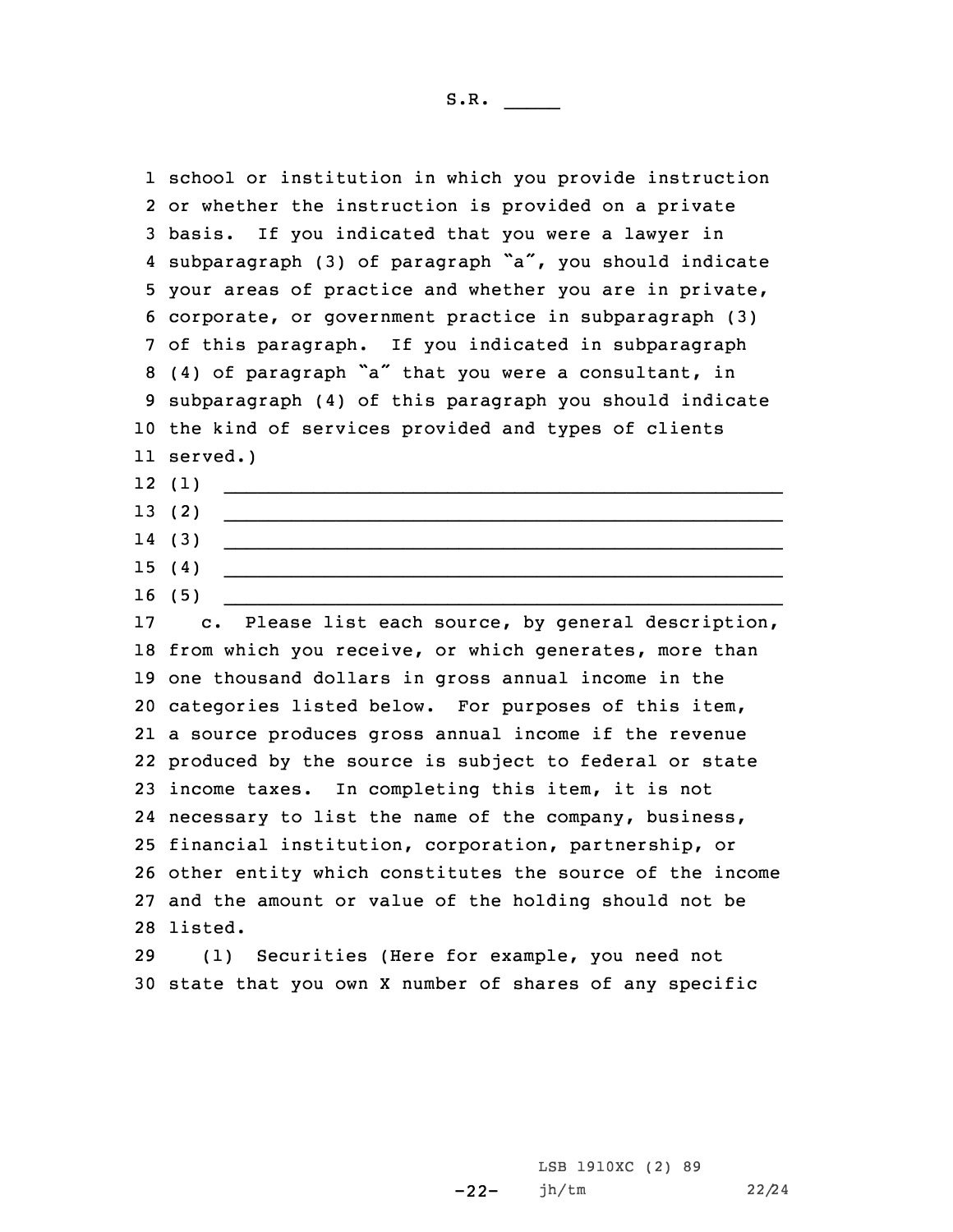company by brand or corporate name, or that the stock is of <sup>a</sup> certain value, but may instead state that you possess stock in <sup>a</sup> company and indicate the nature of the company's business.): \_\_\_\_\_\_\_\_\_\_\_\_\_\_\_\_\_\_\_\_\_\_\_\_\_\_\_\_\_\_\_\_\_\_\_\_\_\_\_\_\_\_\_\_\_\_\_\_\_\_\_\_\_\_  $\overline{6}$   $\_$  $7 \quad \qquad$ \_\_\_\_\_\_\_\_\_\_\_\_\_\_\_\_\_\_\_\_\_\_\_\_\_\_\_\_\_\_\_\_\_\_\_\_\_\_\_\_\_\_\_\_\_\_\_\_\_\_\_\_\_\_ \_\_\_\_\_\_\_\_\_\_\_\_\_\_\_\_\_\_\_\_\_\_\_\_\_\_\_\_\_\_\_\_\_\_\_\_\_\_\_\_\_\_\_\_\_\_\_\_\_\_\_\_\_\_ 9 \_\_\_\_\_\_\_\_\_\_\_\_\_\_\_\_\_\_\_\_\_\_\_\_\_\_\_\_\_\_\_\_\_\_\_\_\_\_\_\_\_\_\_\_\_\_\_\_\_\_\_\_\_\_ (2) Instruments of Financial Institutions (You need not indicate, for example, in which institutions you hold certificates of deposit that produce annual income over the one thousand dollar threshold, but simply listing the nature of the institution will suffice, e.g., bank, credit union, or savings and loan association.): \_\_\_\_\_\_\_\_\_\_\_\_\_\_\_\_\_\_\_\_\_\_\_\_\_\_\_\_\_\_\_\_\_\_\_\_\_\_\_\_\_\_\_\_\_\_\_\_\_\_\_\_\_\_ \_\_\_\_\_\_\_\_\_\_\_\_\_\_\_\_\_\_\_\_\_\_\_\_\_\_\_\_\_\_\_\_\_\_\_\_\_\_\_\_\_\_\_\_\_\_\_\_\_\_\_\_\_\_ \_\_\_\_\_\_\_\_\_\_\_\_\_\_\_\_\_\_\_\_\_\_\_\_\_\_\_\_\_\_\_\_\_\_\_\_\_\_\_\_\_\_\_\_\_\_\_\_\_\_\_\_\_\_ 20 \_\_\_\_\_\_\_\_\_\_\_\_\_\_\_\_\_\_\_\_\_\_\_\_\_\_\_\_\_\_\_\_\_\_\_\_\_\_\_\_\_\_\_\_\_\_\_\_\_\_\_\_\_\_ 21 \_\_\_\_\_\_\_\_\_\_\_\_\_\_\_\_\_\_\_\_\_\_\_\_\_\_\_\_\_\_\_\_\_\_\_\_\_\_\_\_\_\_\_\_\_\_\_\_\_\_\_\_\_\_ 22 (3) Trusts (The name of the particular trust need not be listed. However, if the income is received from <sup>a</sup> charitable trust/foundation, such as the Pugh Charitable Trust, in the form of <sup>a</sup> grant, the fact that the trust is <sup>a</sup> charitable trust should be noted here.): 27 \_\_\_\_\_\_\_\_\_\_\_\_\_\_\_\_\_\_\_\_\_\_\_\_\_\_\_\_\_\_\_\_\_\_\_\_\_\_\_\_\_\_\_\_\_\_\_\_\_\_\_\_\_\_ \_\_\_\_\_\_\_\_\_\_\_\_\_\_\_\_\_\_\_\_\_\_\_\_\_\_\_\_\_\_\_\_\_\_\_\_\_\_\_\_\_\_\_\_\_\_\_\_\_\_\_\_\_\_ \_\_\_\_\_\_\_\_\_\_\_\_\_\_\_\_\_\_\_\_\_\_\_\_\_\_\_\_\_\_\_\_\_\_\_\_\_\_\_\_\_\_\_\_\_\_\_\_\_\_\_\_\_\_ \_\_\_\_\_\_\_\_\_\_\_\_\_\_\_\_\_\_\_\_\_\_\_\_\_\_\_\_\_\_\_\_\_\_\_\_\_\_\_\_\_\_\_\_\_\_\_\_\_\_\_\_\_\_